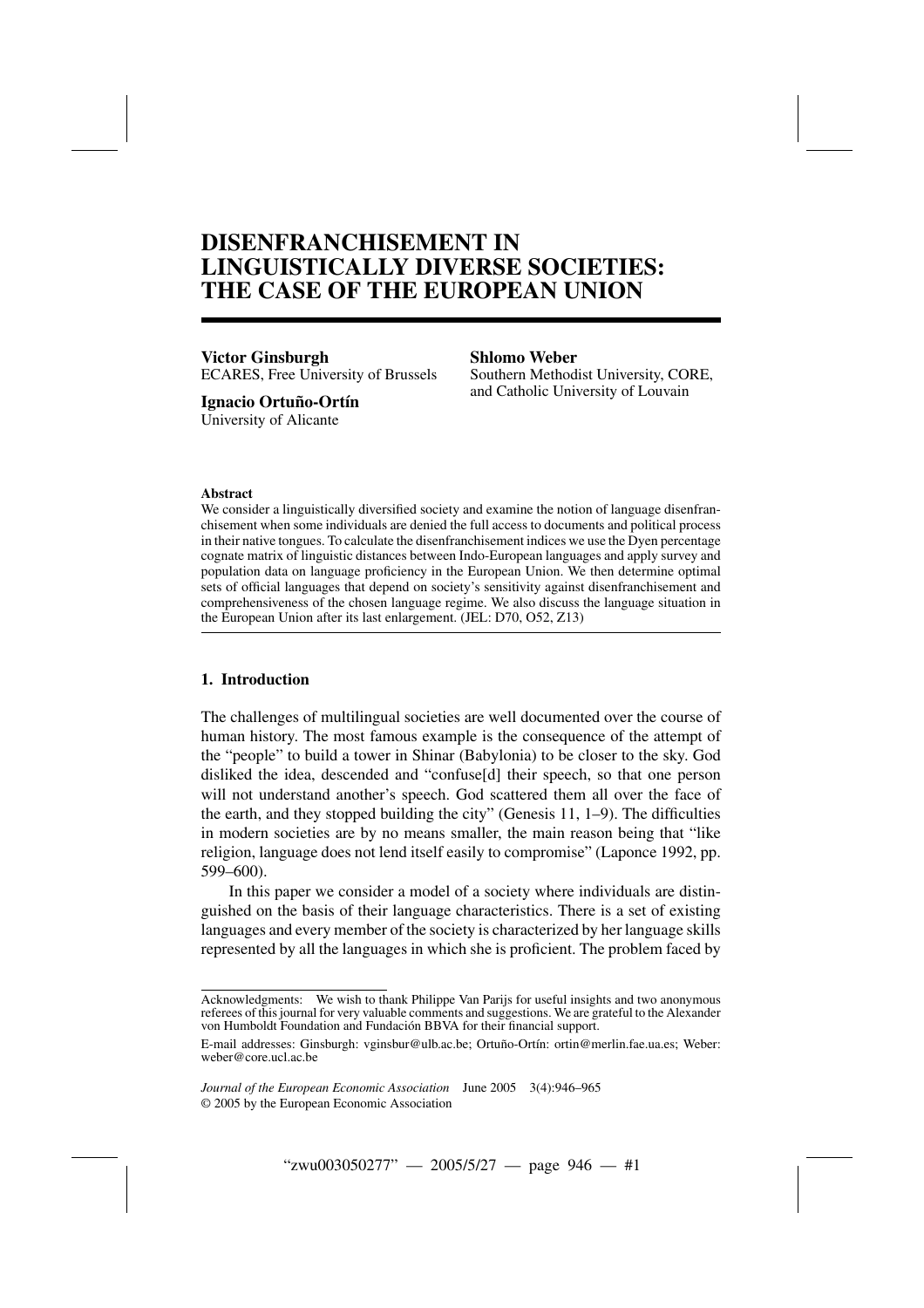the society is to select a subset of languages to be used for translation of official documents, communication between institutions and citizens, debates in official bodies, and so forth.

The choice of official languages may have a major impact on the well-being of some individuals since it will limit their access to laws, rules, and regulations. In some cases, these limitations could even violate the basic principles of the society. For example, in the European Union "citizens must be able to take part in building and maintaining the Union. They have a right to participate on equal terms and must have access to information and legal texts in their national languages that affect their lives" (Schaerer 2003). Article 2.11 of the Amsterdam Treaty allows every citizen of the Union to use his native language in dealing with the official institutions of the EU. Noninclusion of some languages in the set of the official ones goes beyond restrictions on the access to information. It may also alienate groups of individuals whose cultural, societal, and historical values and sensibilities are not represented by the official languages and consequently create "language disenfranchisement." In the context of the European Parliament, "the right of an elected Member to speak, read, and write in his or her own language lies in the heart of Parliament's democratic legitimacy. The case for multilingualism is based not only on fairness to Members, from whichever country they are elected. It is necessary to ensure the support of citizens in all Member states; if Parliament does not recognize their language, it is less likely that citizens will recognize it as being their Parliament" (see Report of Secretary General, document PE 305.269/ BUR/fin, 2001).

However, the cost of services required to maintain a larger number of official languages<sup>1</sup> languages could be quite substantial. Even before the 2004 enlargement the institutions of the European Union were the largest recruiter of interpreters and translators in the world (Cole and Cole 1997, p. 59). In 1999 the total translation and interpretation costs for the Commission alone amounted to 30% of its internal budget (De Swaan 1993; and 2001, p. 172). The basic principles of political accountability and equality among citizens require that all, or at least a substantial part of the full-fledged translation services, will have to be maintained in some of the EU institutions (Council of the European Union, European Council, European Parliament) (Mamadouh 1995, p. 55–56; Council of the European Union 2002). Moreover, a failure to provide translation services by the EU would simply shift the provision of the service to individual countries, leading to duplications that may raise the total cost of services (Mamadouh and Hofman 2001), as well as to divergent translations

"zwu003050277" — 2005/5/27 — page 947 — #2

<sup>1.</sup> In this paper we use the term "official language" rather than "working language", but the distinction between these two concepts in the EU is not very clear. For example, in their first ever passed Regulation in 1958, the Council of Ministers of the European Community establishes the distinction between the two but no definition is provided. See Mamadouh (1995, p. 4). Currently, the European Union has eleven official and working languages, Danish, Dutch, English, Finnish, French, German, Greek, Italian, Portuguese, Spanish, Swedish, and one treaty language, Irish.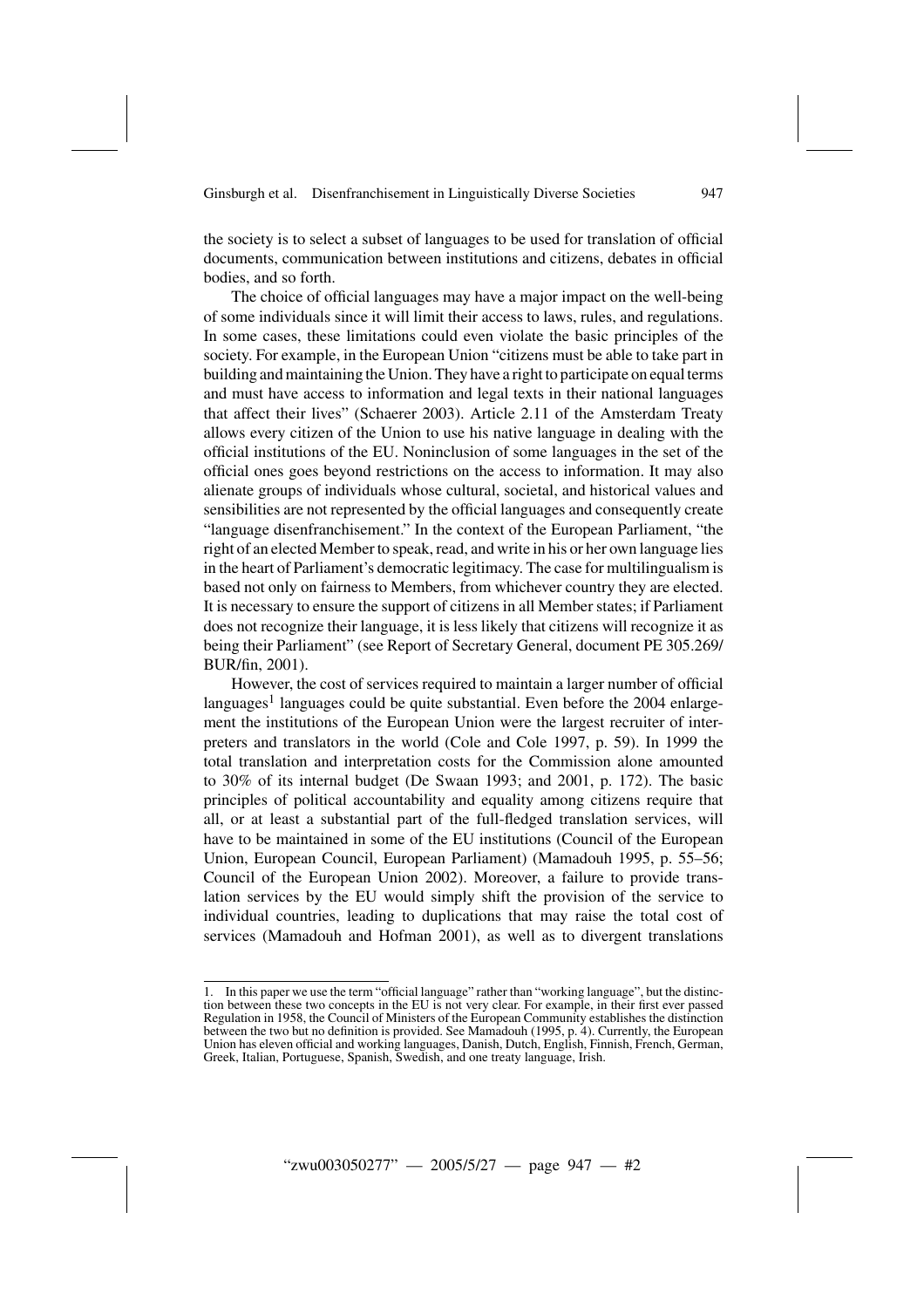and interpretations. The burden of maintaining official languages is not limited to direct costs of translation and interpretation. Communication (De Swaan 2001, p. 173) constitutes an even more serious challenge in societies with a large number of official languages. Translation and interpretation errors as well as the delays caused by translations may end up paralyzing multilateral discussions and negotiations (Mamadouh 1998, p. 8). But more importantly, language is so much associated to local culture that large subsets of the population may become, at best, insensitive, at worst opposed to the political process. As Bretton (1976, p. 447) points out: "Language may be the most explosive issue universally and over time. This mainly because language alone, unlike all other concerns associated with nationalism and ethnocentrism *...* is so closely tied to the individual self. Fear of being deprived of communicating skills seem to rise political passion to a fever pitch."

Unless the set of official languages includes all languages, a linguistically diversified society is bound to face some degree of language disenfranchisement. An important feature of our analysis is that an individual derives her degree of disenfranchisement over the set of official languages as a whole, rather than dissecting it into preferences over single languages and we define the preferences of every member of the society over all subsets of languages. This has important implications on the selection of optimal sets of official languages. For example, there are more citizens in the EU who speak German than French. However, this fact alone does not necessarily support the choice of German over French as one of the official languages. Indeed, the number of EU citizens who speak both English and French is larger than the number of those who speak English and German. Thus, preferences over larger sets of languages, especially those including English, could be more relevant and informative than preferences over single languages.

We calculate disenfranchisement using two alternative methods. One is dichotomous: An individual is disenfranchised if she speaks no official language; she is not if she speaks at least one official language. This assumption can be challenged: If an individual does not speak any official language, some of them may have common roots with her native tongue that would reduce the degree of her disenfranchisement. Indeed, consider a citizen who speaks only Portuguese and compare her attitude towards two potential sets of official languages, containing respectively Spanish or German. Even though our Portuguese citizen speaks none of these, given the cultural and linguistic proximity of Portuguese and Spanish, the degree of her linguistic disenfranchisement will be lower if Spanish rather than German is chosen as one of the official languages. This leads to what we call the Dyen<sup>2</sup> disenfranchisement index.

<sup>2.</sup> The term refers to Isidore Dyen who led the research for collecting the data and for computing such distances.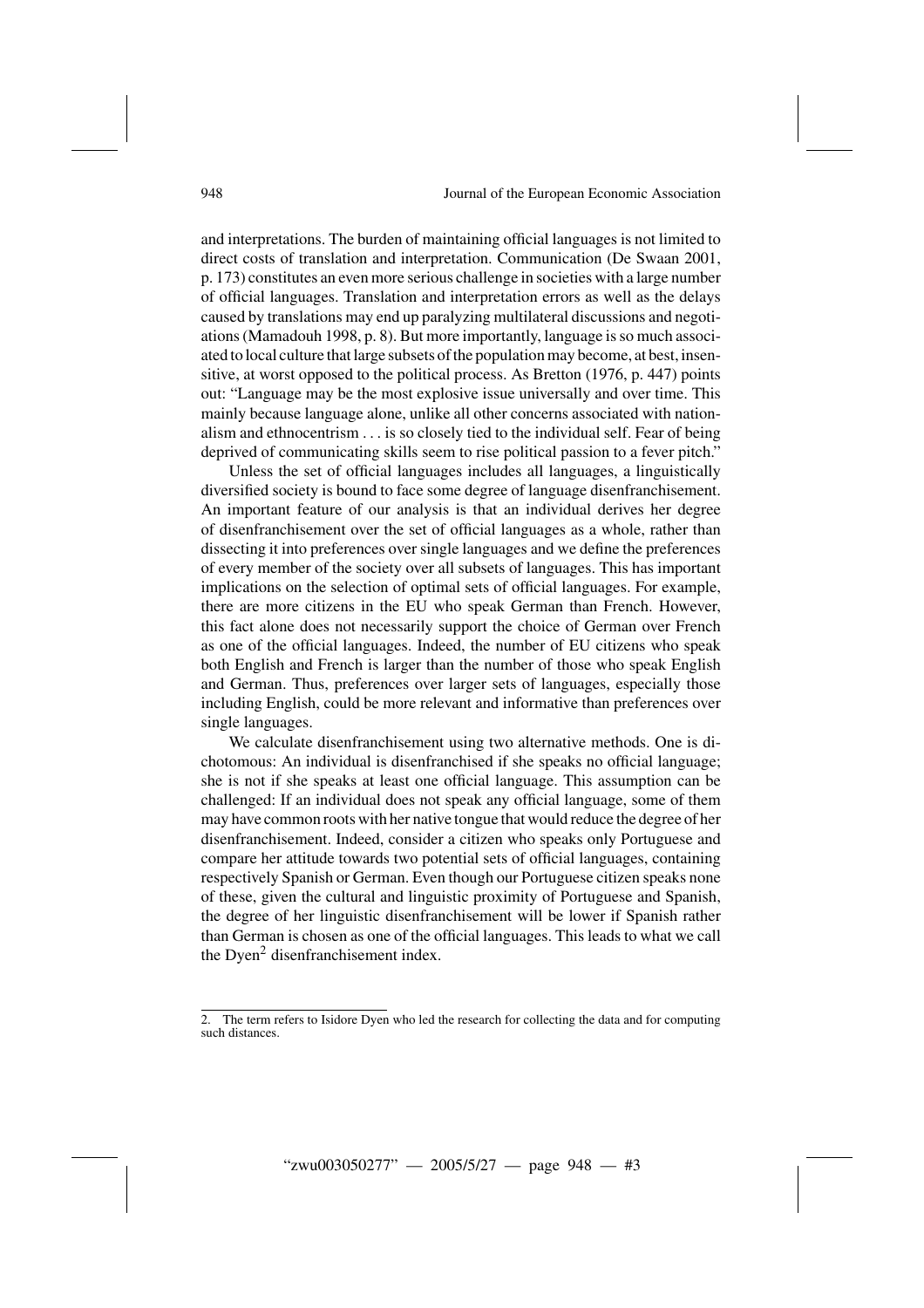Both indices can be computed using two basic data sets on the number of people who do (or do not) speak languages. First, we compute disenfranchisement indices and optimal language sets using country populations and their native language only. To account for multilingual citizens, we also use surveys on language proficiency in each country.

We also examine optimal sets of official languages, which are determined by two parameters. One is the sensitivity of the society towards language disenfranchisement of its members. The other is the degree of comprehensiveness of its language regime, which can take any intermediate form between the following two polar cases. Under full interpretation all documents and discussions in meetings are translated into all languages. Under minimal interpretation, nothing is translated. In practice, the language regime is chosen somewhere between these two extremes. This is already the case in the European Union today, where only some documents are translated into all official languages and the discussions (and translations) in several elected bodies are limited to a small number of languages.

There are other examples: (a) In the European Court of Justice the language of the hearings is chosen by the defendant (among 11 official languages plus Irish) at beginning of the procedure, and the proceedings are translated into French, the permanent working language of the Court; (b) Even though the Commission publishes its official documents in all official languages, its internal working languages are French and English, and to a lesser extent German. See Mamadouh (1998, p. 5); (c) It is often suggested to use some pivotal languages in the Parliament, to which and from which all other languages that are used in the Parliament will be translated.

The paper is organized as follows. In Section 2, we discuss our model and introduce language disenfranchisement indices. Section 3 is devoted to the two important special cases of disenfranchisement indices based on distances between languages: dichotomous disenfranchisement and Dyen disenfranchisement. In Section 4, we compute our indices and show that they lead to similar results. The two main groups of European languages (Latin and Germanic) have to be represented in order to reduce disenfranchisement in the EU15. We extend our analysis to the Union after the enlargement using the population based disenfranchisement indices. In Section 5, we derive the optimal sets of official languages for different values of sensitivity towards language disenfranchisement and comprehensiveness of the language regime. We show that the introduction of the Dyen matrix of linguistic distances has a major impact on our results. In particular, it highlights the importance of Latin languages, such as French, Spanish, or Italian. It may come as a surprise that the pair of two major European languages, English and German, generates more disenfranchisement than Spanish and Dutch. The reason is that proximity dominates the effect of number of native speakers, as in the case of the linguistic closeness of French, Italian, and Portuguese to Spanish, and of

"zwu003050277" — 2005/5/27 — page 949 — #4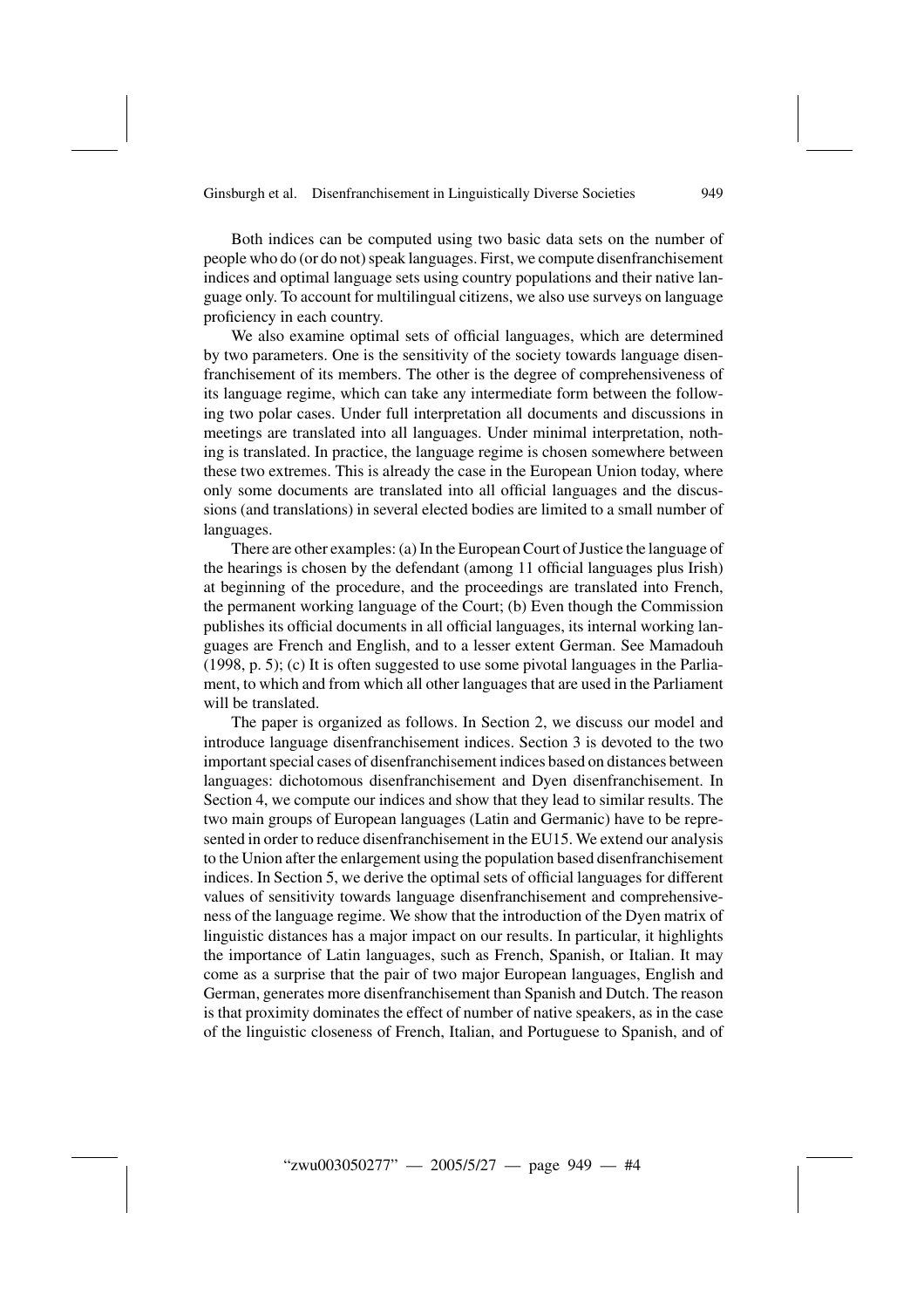Dutch to German. Section 6 contains some concluding remarks. The theoretical derivations utilized in Section 4 are presented in the Appendix.

## **2. The Model**

We consider a *society*  $N$  that consists of  $n$  members,<sup>3</sup> who speak different languages from a given set  $\mathcal{L} = \{1, \ldots, L\}$ . For every individual  $i \in N$  we denote by  $P(i)$  the subset of languages in  $\mathcal L$  spoken by *i*.<sup>4</sup>

Given a set of official languages *T* , those members of the society who speak no language from *T* will be disenfranchised. However, an empty intersection of the sets  $P(i)$  and  $T$  may be insufficient to determine the degree of disenfranchisement of individual *i*. As alluded to in the introduction, a unilingual Portuguese speaker who speaks neither German nor Spanish may prefer the set which contains Spanish. To account for this possibility, we introduce the distance function  $\Gamma$ , defined over pairs of subsets of languages, where  $\Gamma(S, S')$  indicates how "linguistically close" the sets *S* and *S'* are. Thus, for every set of languages  $T$ , the value  $\Gamma(P(i), T)$ , the distance between the set of languages  $P(i)$  spoken by *i* and the set *T* , will be considered as a degree of (individual) language disenfranchisement of individual  $i$ . Thus, if the set  $T$  is chosen as the set of official languages, the aggregate disenfranchisement index,  $D^{\Gamma}(T)$ , is defined by:

$$
D^{\Gamma}(T) = \sum_{i \in N} \Gamma(P(i), T).
$$

Note that for every distance function  $\Gamma$ , the disenfranchisement index  $D^{\Gamma}$  decreases if the set of official languages expands:

$$
T \subset S \ \to \ D^{\Gamma}(T) > D^{\Gamma}(S),
$$

where  $T \subset S$  means that the set *T* is contained in the set *S* and is different from *S*. That is, a more inclusive set of official languages reduces disenfranchisement. Thus, if the reduction of disenfranchisement is the only goal of the society, the entire set of languages  $\mathcal L$  would be the unambiguous choice. In this case only individuals who speak no language in  $\mathcal L$  would contribute to disenfranchisement. However, cost considerations for maintaining official languages make the choice of the optimal set more complicated. Denote by  $C(T)$  the cost of maintaining the

<sup>3.</sup> We use the word "society" here in order to encompass communities, regions, countries, continents, or any other political and geographical structure.

<sup>4.</sup> We do not distinguish here between native and nonnative tongues, and, more generally, we do not introduce the degree of command of a certain language, which is anyway very difficult to assess.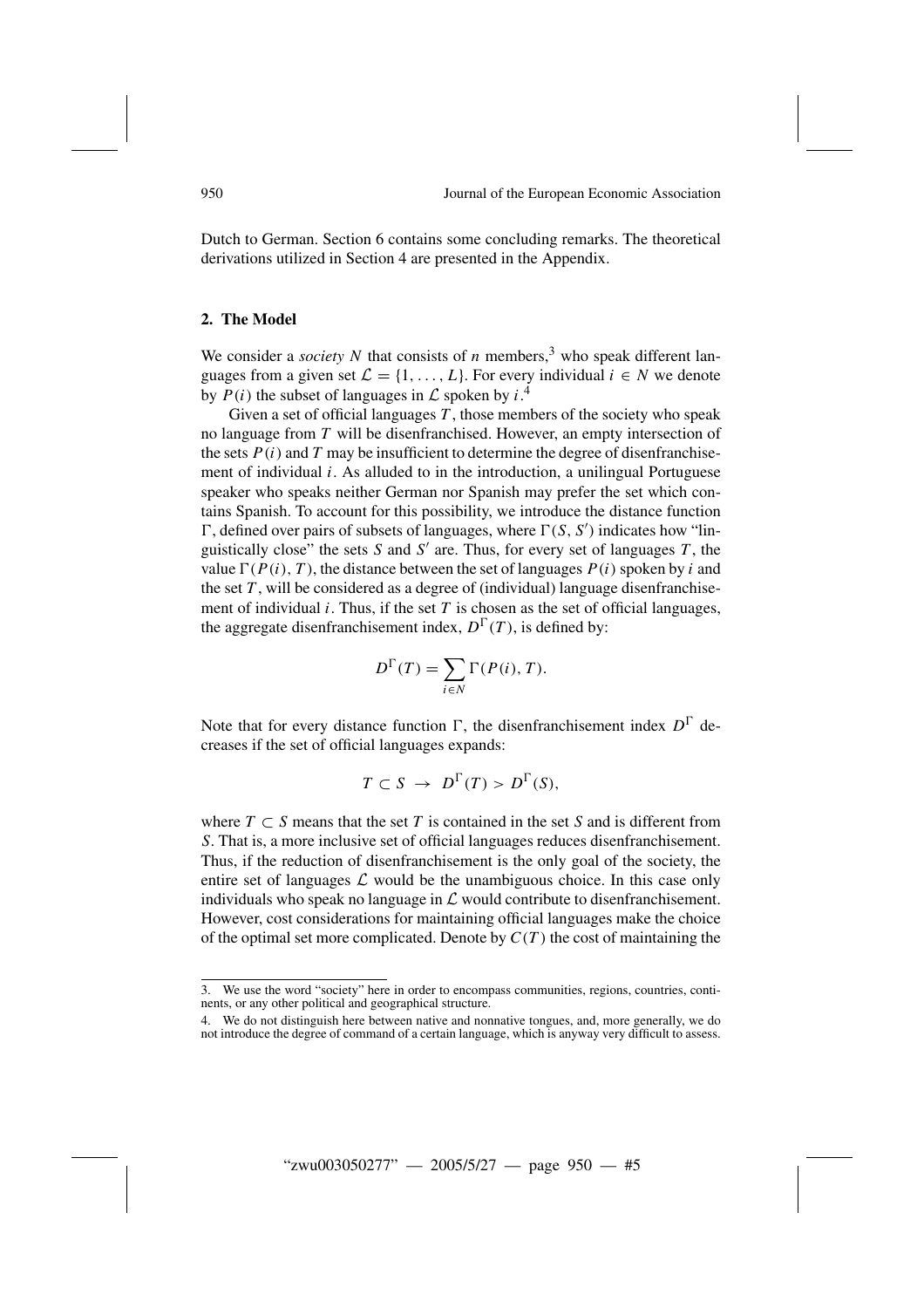set *T* of official languages and assume that the cost function increases if the set of official languages expands:

$$
T \subset S \ \to \ C(T) < C(S).
$$

Thus, there is a trade-off between disenfranchising citizens and the translation, interpretation, and communication costs generated by a large number of languages. Formally, the society's objective is to find a set of languages *T* that minimizes the weighted sum of the total disenfranchisement index  $D^{\Gamma}(T)$  and the cost  $C(T)$ :

$$
\min_{T \subset \mathcal{L}} \alpha D^{\Gamma}(T) + C(T)
$$

where the positive parameter  $\alpha$  represents the society's "sensitivity" parameter attached to members' disenfranchisement.<sup>5</sup>

Let us turn to a brief examination of the cost function. There are cases in which the proper functioning of official institutions becomes impractical if too many languages are used. Imagine a meeting where every participant speaks his own language without being understood by the majority of other participants. This generates a cost function whose values are prohibitively high if the number of official languages exceeds a certain threshold. But even if this is not the case, the total cost of sustaining several languages depends on the nature of the language regime imposed by the society. Assume that there is a fixed cost *c* generated by translation, interpretation, communication, and printing of all documents between any two official languages and that there is a uniform stream of demands from all languages. Under a "full interpreting regime" that requires every important document to exist in all official languages, the total cost of sustaining *k* languages would be given by  $ck^2$ . If the society adopts a "minimal standard interpreting regime," that requires no translation into any other official language, the total cost of sustaining *k* languages will be *ck*. The society can also adopt an "intermediate standard interpreting regime," in which case the cost would take values  $ck^{\beta}$ , where  $1 < \beta < 2$ . To accommodate various language regimes, we assume that  $C(T) = c|T|^{\beta}$ , where |*T*| stands for the cardinality of the set *T*, and the parameter  $\beta$  (1  $\leq \beta \leq$  2) represents the degree of comprehensiveness of the language regime, including two polar cases  $\beta = 1$  and  $\beta = 2$ . Without loss of generality, we set  $c = 1$ . Then the society's problem is to choose T that solves

$$
\min_{T \subset \mathcal{L}} G^{\Gamma}(T, \alpha, \beta) \tag{1}
$$

See also Grin (2003) who argues that there must be an optimum, since "it is reasonable to assume that the benefits of diversity increase at a decreasing rate, while its costs increase at an increasing rate." As one of the referees has suggested, along these lines one can introduce a societal objective function that is strictly concave, rather than linear, in  $D^{\Gamma}(T)$ . In our attempt to keep this analysis as simple as possible, we leave this extension to the future research.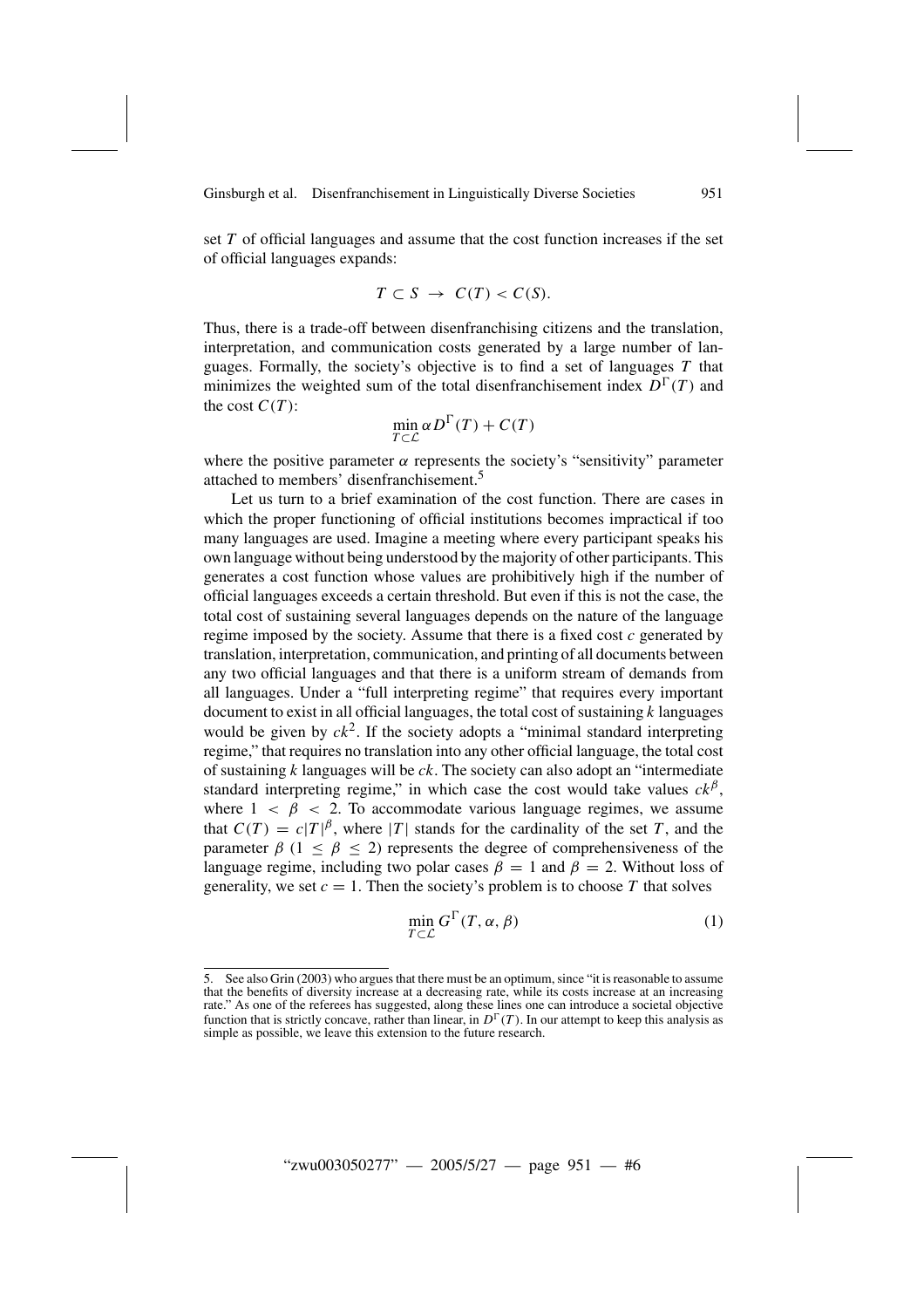952 Journal of the European Economic Association

where

$$
G^{\Gamma}(T, \alpha, \beta) \equiv \alpha D^{\Gamma}(T) + |T|^{\beta}.
$$
 (2)

The following proposition is straightforward.

PROPOSITION 1. *(i) The function*  $G^{\Gamma}(T, \alpha, \cdot)$  *is increasing in*  $\beta$  *for every*  $T$ *and α. That is, raising the standard of the interpreting regime increases society's language costs. (ii) The function*  $G^{\Gamma}(T, \cdot, \beta)$  *is increasing in*  $\alpha$  *for every*  $T$ *and β.*

For every  $\alpha$  and  $\beta$ , let the solutions of problem (1) be denoted by  $T^{\Gamma}(\alpha, \beta)$  and assume that they are well defined. We have the following observation:

PROPOSITION 2. *There exists*  $\alpha^*$  *such that*  $T^{\Gamma}(\alpha, \beta) = \mathcal{L}$  *for every*  $1 \leq \beta \leq 2$ *whenever*  $\alpha > \alpha^*$ *. That is, if the society exhibits a sufficiently high degree of intolerance to disenfranchisement, no language should be excluded from the list of official languages.*

Note that the second term in equation (2) depends only on the number of languages in *T* . Thus, if the examination is restricted to sets of languages that consist of  $k \leq L$  elements, the task is reduced to identifying those *k* languages that minimize disenfranchisement.6 Indeed, let *k* be given. Denote

$$
T_k^{\Gamma} = \arg \min_{|T|=k} D^{\Gamma}(T).
$$

Then the optimal set  $T^{\Gamma}(\alpha, \beta)$  is determined by:

$$
T^{\Gamma}(\alpha, \beta) = \arg \min_{k=1,\dots,L} G^{\Gamma}(T_k^{\Gamma}, \alpha, \beta).
$$

In the next section we investigate the solutions of problem (1).

## **3. Dichotomous and Dyen Disenfranchisement Indices**

Let us assume that for any two sets of languages  $S$  and  $S'$ , the distance function  $\Gamma(S, S')$  takes values between 0 and 1 and that  $\Gamma(S, S') = 0$  only if *S* and *S'* contain a common language. If either *S* or *S'* is empty, we set  $\Gamma(S, S') = 1$ . We consider two special cases.

<sup>6.</sup> This is what Van Parijs (2003) calls "the principle of minimal exclusion" for single languages.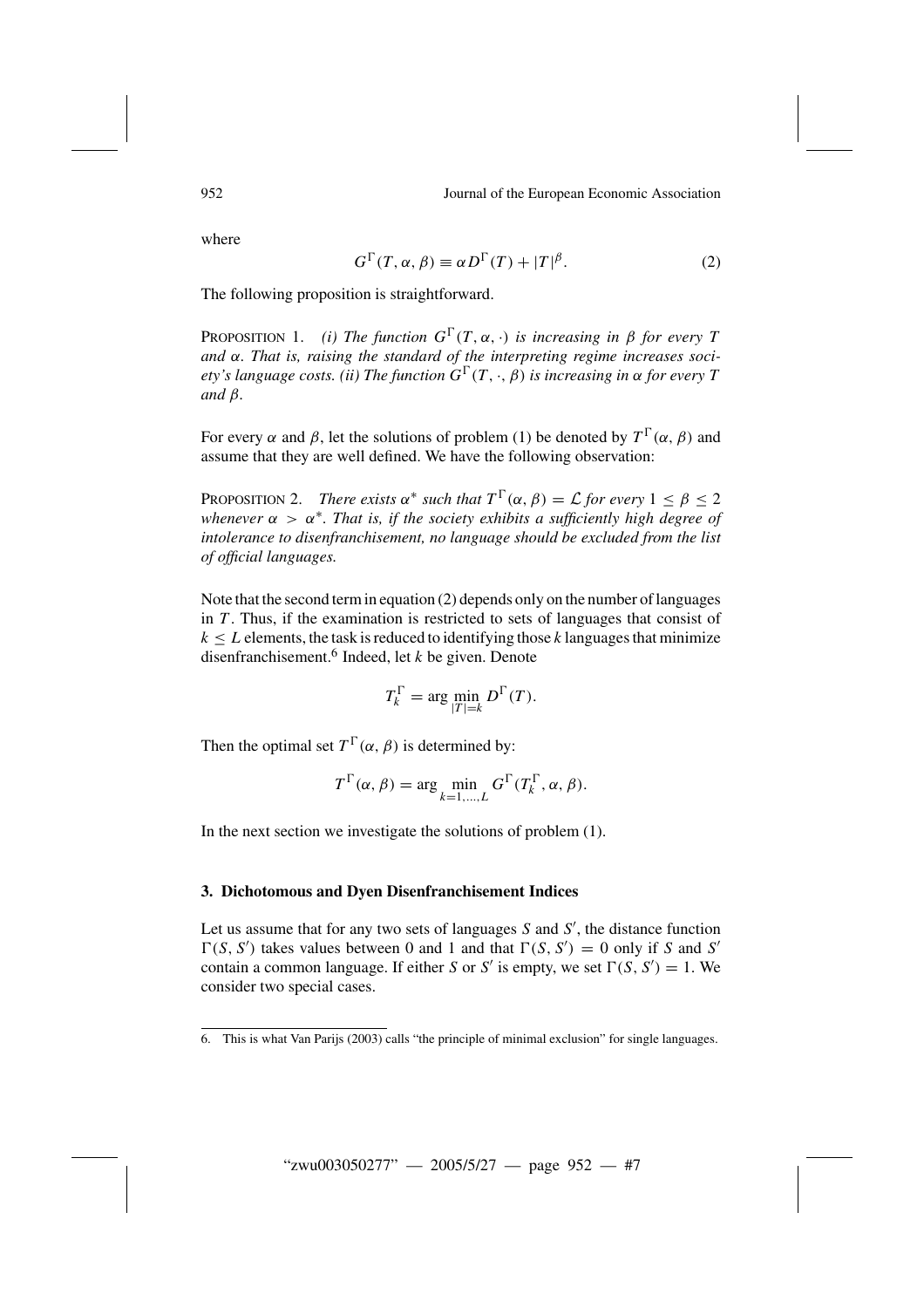Ginsburgh et al. Disenfranchisement in Linguistically Diverse Societies 953

#### *3.1. Dichotomous Case*

Here the value of the distance function, denoted  $\Gamma^d(S, T)$ , is equal to 1 for every two sets  $S$  and  $S'$  with an empty intersection. That is,

$$
\Gamma^d(S, S') = \begin{cases} 0 & \text{if } S \cap S' \neq \emptyset \\ 1 & \text{if } S \cap S' = \emptyset. \end{cases}
$$

Given the set of official languages *T* , the only factor in determining the degree of disenfranchisement of individual *i* is whether she speaks a language from *T* or not, and no consideration is given to languages that *i* does not speak. This formulation leads to a dichotomous disenfranchisement index, denoted  $D^d(T)$ , which represents the number of members who do not speak a language in *T* :

$$
D^{d}(T) = \sum_{\{i \in N : P(i) \cap T = \emptyset\}} 1.
$$

#### *3.2. Dyen Case*

If an individual speaks at least one official language, she is not disenfranchised, that is, the degree of her disenfranchisement is equal to zero. However, if she speaks none of the official languages, her degree of disenfranchisement may depend on the linguistic proximity between the set of languages that she speaks and the set of official languages. To account for this important feature, we consider the linguistic function  $\Gamma$ <sup>y</sup>, derived from the matrix of "percentage cognate" Indo-European languages constructed by Dyen, Kruskal, and Black (1992).<sup>7</sup> The matrix consists of the distances  $y(l, m)$  between any two languages  $(l, m) \in \mathcal{L}$ . They take values between 0 and 1, with  $y(l, m) = 0$  if and only if  $l = m$ . For two sets *S* and S', the value of the linguistic distance function  $\Gamma^{y}(S, S')$  is then determined as the minimal distance between languages in *S* and *T* :

$$
\Gamma^{y}(S, T) = \min_{l \in S, m \in T} y(l, m).
$$

The corresponding Dyen disenfranchisement index  $D^{y}(T)$  is the sum of Dyen distances between the language sets  $P(i)$  of all members of the society and the set of official languages *T* :

$$
D^{y}(T) = \sum_{\{i \in N: P(i) \cap T = \emptyset\}} y(P(i), T).
$$

Since for every *i* who speaks a language that belongs to *T* , the linguistic distance  $y(P(i)),$  $(T)$  is equal to zero, it follows that the Dyen index is, in fact, the sum

<sup>7.</sup> This matrix is actually the inverse to the resemblance function of Greenberg (1956).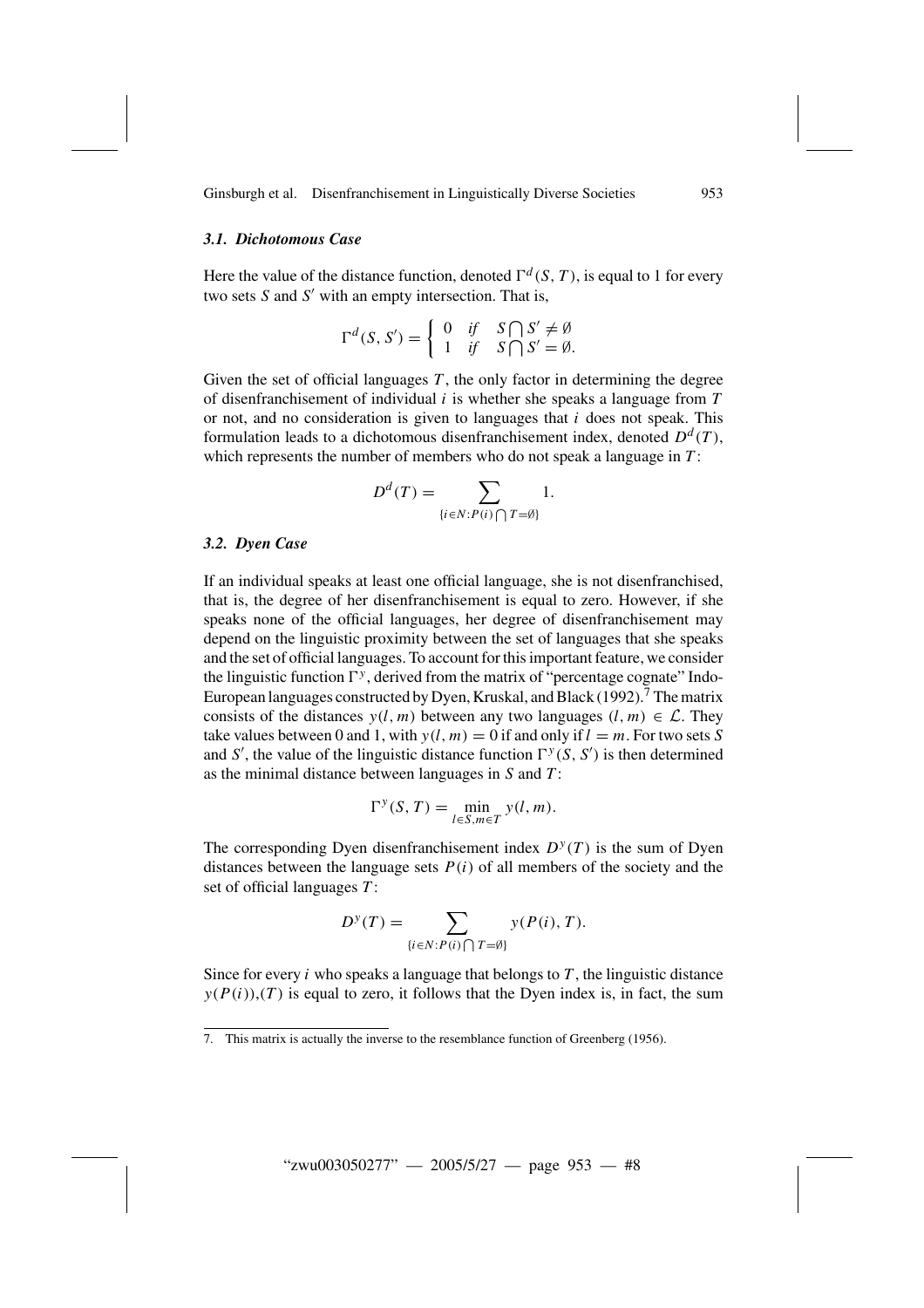954 Journal of the European Economic Association

|                       | Dichotomous | Dven        |
|-----------------------|-------------|-------------|
| Survey-based data     | $D^a_{s}$   | $D_{s}^{y}$ |
| Population-based data |             |             |

TABLE 1. Disenfranchisement indices.

of the Dyen linguistic distances between the set  $T$  and the language sets  $P(i)$  for all those individuals who speak no language from *T* . This is in contrast to the dichotomous index that counts them as one.

## **4. Computing Disenfranchisement Indices**

The disenfranchisement indices  $D^d$  and  $D^y$  are computed by using two sets of data. The first is a survey on language proficiency. Since some doubt is often cast on such surveys, we also calculate two indices with respect to native populations of each country. In the latter case we assume, for simplicity, that the entire population of each country (or region, as in the case of Belgium) speaks its unique official language. Our derivations lead to four indices exhibited in Table 1.

## *4.1. Survey-Based Disenfranchisement*

In 2000, the Directorate of Education and Culture of the European Union ordered a survey on languages, that was conducted by INRA (2000). In each of the 15 thenmembers of the EU,  $1,000$  interviews<sup>8</sup> were conducted on the use of languages. The information used in this paper is derived from answers to the following two questions:

- (a) What is your mother tongue? (note to the interviewer: do not probe; do not read [the list of languages] out; if bilingual, state both languages);
- (b) What other languages do you know? (show card (containing a list of languages) $9$  read out; multiple answers possible).

There were four possible choices for (b). We assumed that the first two choices that came to the mind of the person interviewed were the languages that she knew best. There were also questions on whether the knowledge of the language was "very good," "good," or "basic," but we did not take these answers into account, since such qualifications are usually very subjective, vary across individuals, and are therefore not very informative.10

<sup>8.</sup> With some minor variations: 1,300 interviews in the UK, 2,000 in Germany, and 600 in Luxembourg.

<sup>9.</sup> Danish, German, French, Italian, Dutch, English, Spanish, Portuguese, Greek, Irish, Swedish, Finnish, Luxembourgish (one of the official languages of Luxembourg), Arabic, Turkish, Chinese, Sign language, Other (specify first and second), and None.

<sup>10.</sup> The examination of language knowledge in this type of surveys is open to a criticism. Nonnative speakers of a language do not use the right idiomatic expressions, mistranslate, misinterpret the real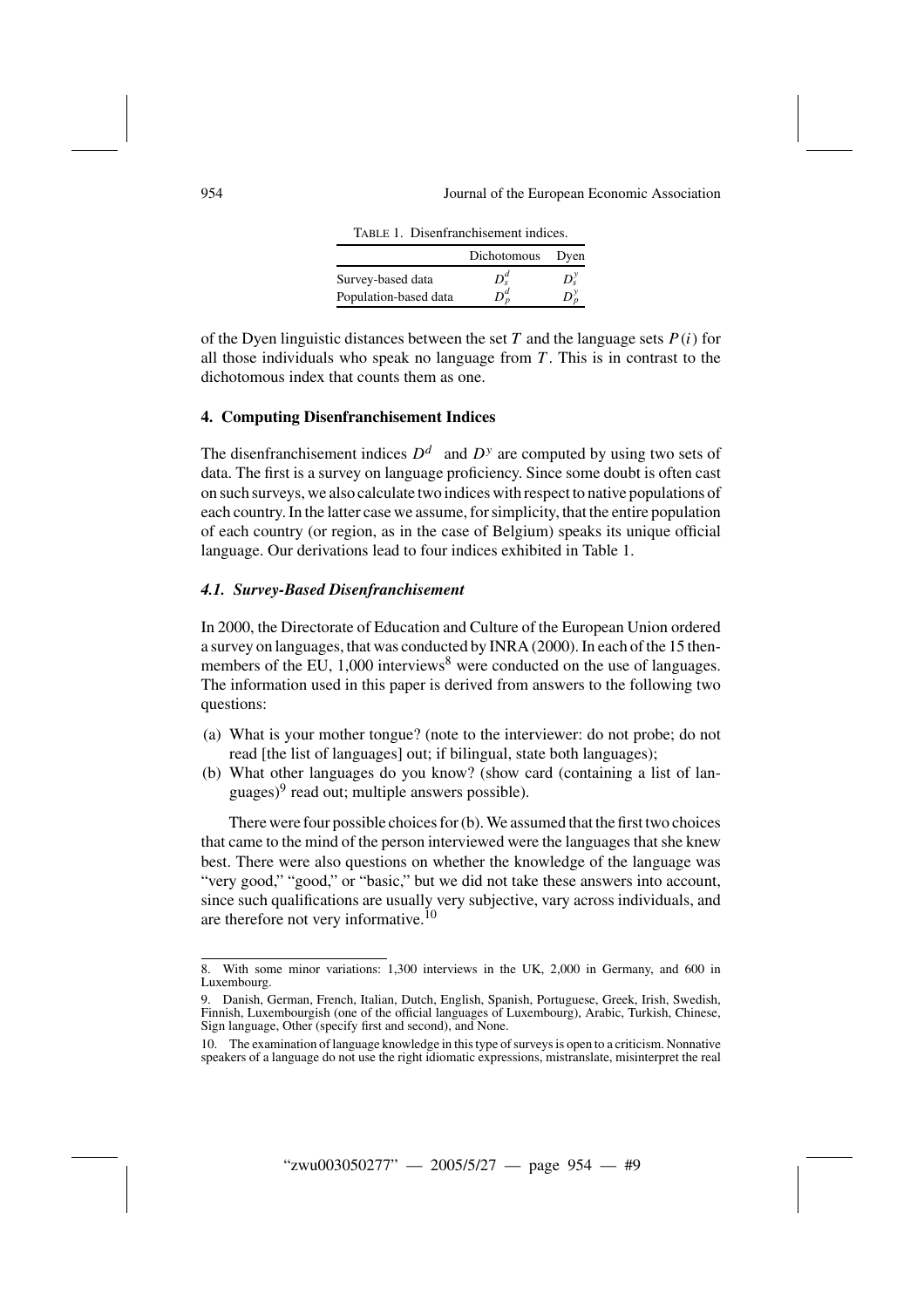Ginsburgh et al. Disenfranchisement in Linguistically Diverse Societies 955

| Languages | No. of speakers<br>(in millions) | Languages  | No. of speakers<br>(in millions) |  |  |
|-----------|----------------------------------|------------|----------------------------------|--|--|
| E         | 58.7                             | EGF        | 19.2                             |  |  |
| G         | 40.9                             | EGI        | 2.1                              |  |  |
| F         | 35.4                             | EGS        | 2.0                              |  |  |
| I         | 27.1                             | EGD        | 7.9                              |  |  |
| S         | 22.4                             | EFI        | 11.5                             |  |  |
| D         | 4.2                              | <b>EFS</b> | 13.3                             |  |  |
|           |                                  | <b>EFD</b> | 4.4                              |  |  |
| EG        | 37.9                             | EIS        | 1.5                              |  |  |
| EF        | 24.7                             | EID        | 0.3                              |  |  |
| ΕI        | 11.4                             | ESD        | 0.1                              |  |  |
| ES        | 10.8                             | GFI        | 1.0                              |  |  |
| ED        | 2.8                              | <b>GFS</b> | 0.6                              |  |  |
| GF        | 2.2                              | <b>GFD</b> | 2.0                              |  |  |
| GI        | 0.9                              | <b>GIS</b> | 0.1                              |  |  |
| GS        | 0.5                              | GID        | ng                               |  |  |
| GD        | 1.1                              | <b>GSD</b> | ng                               |  |  |
| FI        | 7.8                              | <b>FIS</b> | 0.8                              |  |  |
| FS        | 3.6                              | <b>FID</b> | 0.1                              |  |  |
| FD        | 1.1                              | <b>FSD</b> | 0.1                              |  |  |
| IS        | 0.4                              | ISD        | ng                               |  |  |
| ID        | ng                               |            |                                  |  |  |
| <b>SD</b> | ng                               |            |                                  |  |  |

Table 2. Number of EU citizens who know only 1, 2, or 3 languages in  $\mathcal{L}$ .

Notes: "ng" means less than 0.05 million.  $E =$  English,  $F =$  French,  $G =$  German,  $I =$ Italian,  $S =$  Spanish, and  $D =$  Dutch.

In order to derive disenfranchisement indices, we need some notation. For every subset *T* of the set of languages  $\mathcal{L}$ , we denote by  $n^E(T)$  the number of individuals who speak all languages in *T* and no other language:

$$
n^{E}(T) = |\{i \in N : P(i) = T\}|.
$$

However, the survey results are given in terms of the number of individuals, denoted by  $n^{A}(T)$ , who speak all the languages in *T* and, possibly, some others:

$$
n^{A}(T) = |\{i \in N : T \subseteq P(i)\}|.
$$

Obviously, for every *T*, the inequality  $n^{E}(T) \leq n^{A}(T)$  holds. The derivation of the values  $n^E(T)$  from those of  $n^A(T)$  is presented in the Appendix.

To adjust the survey results to our framework, we consider the set*N* of the residents of the European Union, and restrict our attention to the set  $\mathcal L$  of six languages

meaning of words or sentences (Piron 1994, p. 67). To be known, a language needs 12,000 hours of study and practice (Piron 1994, p. 79) and a survey like the one we use certainly exaggerates the number of people who speak the language in some depth. Our argument for using the survey is twofold. First, it contains numbers, which are better than the usual guesswork on which discussions on knowledge of languages and the decisions that may follow, are based (Fettes 1991, Piron 1994, p. 69, and Crystal 1997, p. 55–61). Second, this is the most complete and recent data set that exists, and unless one has 15,000 people taking linguistic exams in several languages, it will be difficult to do any better.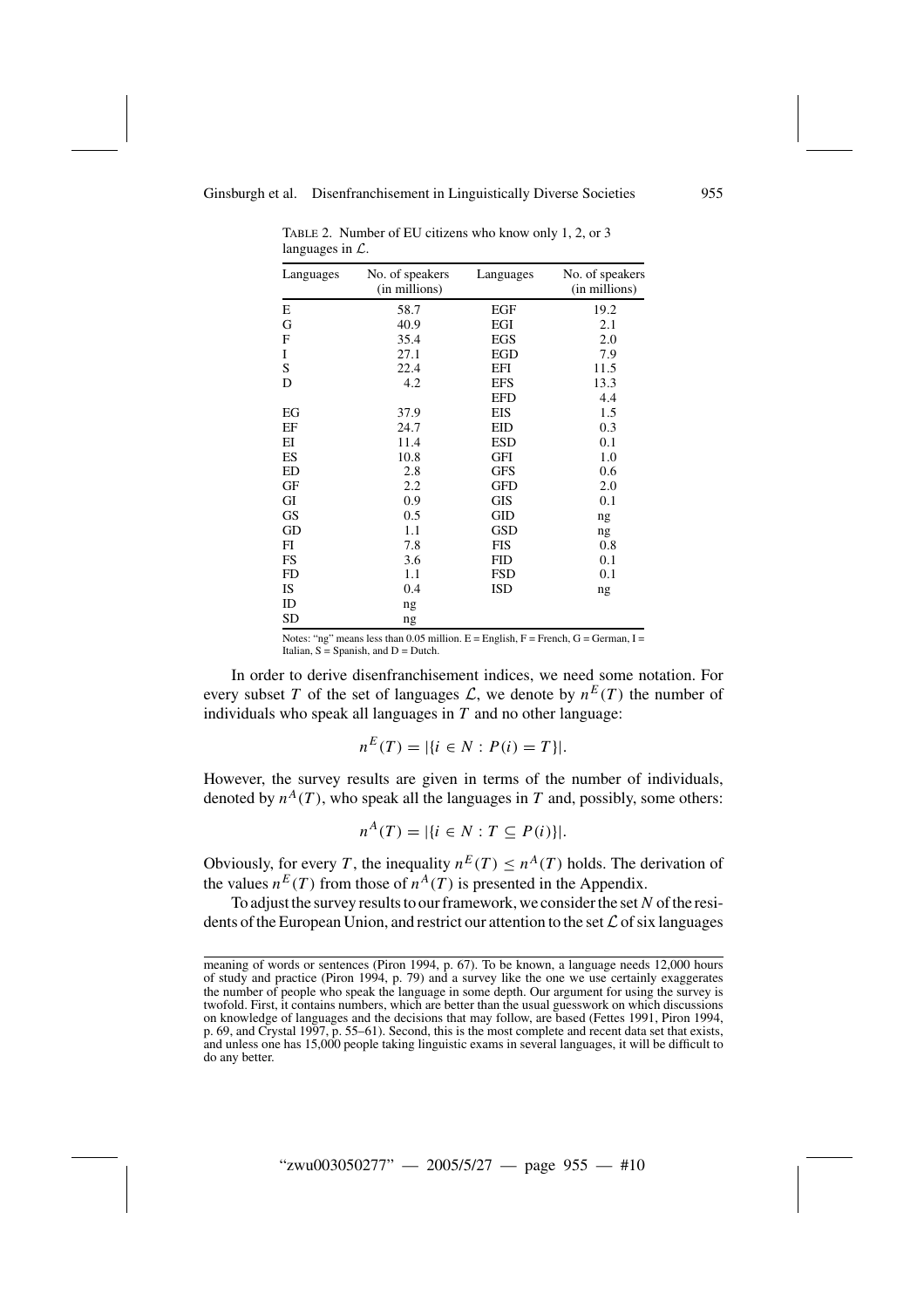| Dk       | D        | E        | F        | G        | Gr       |          | Po       | S        | Sw       |
|----------|----------|----------|----------|----------|----------|----------|----------|----------|----------|
| $\Omega$ | 0.337    | 0.407    | 0.759    | 0.293    | 0.817    | 0.737    | 0.750    | 0.750    | 0.126    |
| 0.337    | $\Omega$ | 0.392    | 0.756    | 0.162    | 0.812    | 0.740    | 0.747    | 0.742    | 0.308    |
| 0.407    | 0.392    | $\Omega$ | 0.764    | 0.422    | 0.838    | 0.753    | 0.760    | 0.760    | 0.411    |
| 0.759    | 0.756    | 0.764    | $\Omega$ | 0.756    | 0.843    | 0.197    | 0.291    | 0.291    | 0.756    |
| 0.293    | 0.162    | 0.422    | 0.756    | $\Omega$ | 0.812    | 0.735    | 0.753    | 0.747    | 0.305    |
| 0.817    | 0.812    | 0.838    | 0.843    | 0.812    | $\Omega$ | 0.822    | 0.833    | 0.833    | 0.816    |
| 0.737    | 0.740    | 0.753    | 0.197    | 0.735    | 0.822    | $\Omega$ | 0.227    | 0.212    | 0.741    |
| 0.750    | 0.747    | 0.760    | 0.291    | 0.753    | 0.833    | 0.227    | $\Omega$ | 0.126    | 0.742    |
| 0.750    | 0.742    | 0.760    | 0.291    | 0.747    | 0.833    | 0.212    | 0.126    | $\Omega$ | 0.747    |
| 0.126    | 0.308    | 0.411    | 0.756    | 0.305    | 0.816    | 0.741    | 0.742    | 0.747    | $\theta$ |
|          |          |          |          |          |          |          |          |          |          |

Table 3. The Dyen matrix of linguistic distances.

Notes: Since Finnish is not a Indo-European language, it is not included here. Given the linguistic remoteness of Finnish, its Dyen distance to every language in the table was set equal to 1. Dk = Danish,  $D =$  Dutch,  $E =$  English,  $F =$  French,  $G = German$ ,  $Gr = Greek$ , It = Italian,  $Po = Portuguese$ ,  $S = Spanish$ , and  $Sw = Swedish$ .

This matrix is based on cognate data collected by Isidore Dyen in the 1960s (see IE-DATA1 (at www. ntu.edu.au/education/langs/ielex/IE-DATA1). For each entry from the list of 200 basic meanings selected by Swadesh (1952), and Dyen, Kruskal, and Black (1992) see collected the words used in 95 Indo-European speech varieties (languages and dialects) and classified these into *cognate classes*. For a given meaning, such a class contains all the words from different speech varieties, that have an unbroken history of descent from a common ancestral word. An entry of this matrix is equal to  $n_{lm}/(n_{lm}^0 + n_{lm})$ , the " percentage cognate" between languages *l* and *m*, where  $n_{lm}$  is the number of meanings for which *l* and *m* are classified as "cognate" and  $n_{lm}^0$  is the number of meanings for which the speech varieties *l* and *m* are "not cognate." (The number of "doubtfully cognate" meanings does not enter into the calculation of such percentages). Note that the higher this number, the more "similar" the two languages. Since we use a *y(l, l)* are set to zero.

most widely spoken in the EU before the enlargement: Dutch, English, French, German, Italian, and Spanish. To simplify, we disregard the small group of individuals who know four or more languages and assume that  $n^{E}(T) = n^{A}(T) = 0$  if the set *T* contains more than three languages. By using the derivations relegated to the Appendix, we obtain the values of the functions  $n^E(\cdot)$  given in Table 2. These values allow for the direct derivation of the dichotomous disenfranchisement indices  $D_s^d$  (*T*) (Stroobants 2002; Ginsburgh and Weber forthcoming). Moreover, combining them with the Dyen distance matrix, given in Table 3, Dyen disenfranchisement indices  $D_s^{\gamma}(T)$  can be easily computed. (Both indices  $D_s^d$ and  $D_s^y$  are given in Table 4.)

# *4.2. Population-Based Disenfranchisement*

Here we take the extreme assumption that only those citizens who live in a country speak its native language. It is quite obvious that this assumption will negatively affect native languages in less populated countries, and favor native languages in larger countries.<sup>11</sup> Both sets of indices  $D_p^d$  and  $D_p^y$  are presented in Table 4.

It is worthwhile to extend the examination of population-based indices for the ten countries that have joined the Union on May 1, 2004. Detailed results are

<sup>11.</sup> English, for example, is the native language of 62.3 million inhabitants (58.6 in the United Kingdom and 3.7 in Ireland), while German is spoken by 90.1 native speakers (82 million Germans and 8.1 million Austrians). Even French is the native language of more citizens than English (60.4 million Frenchman and 4 million French-speaking Belgians).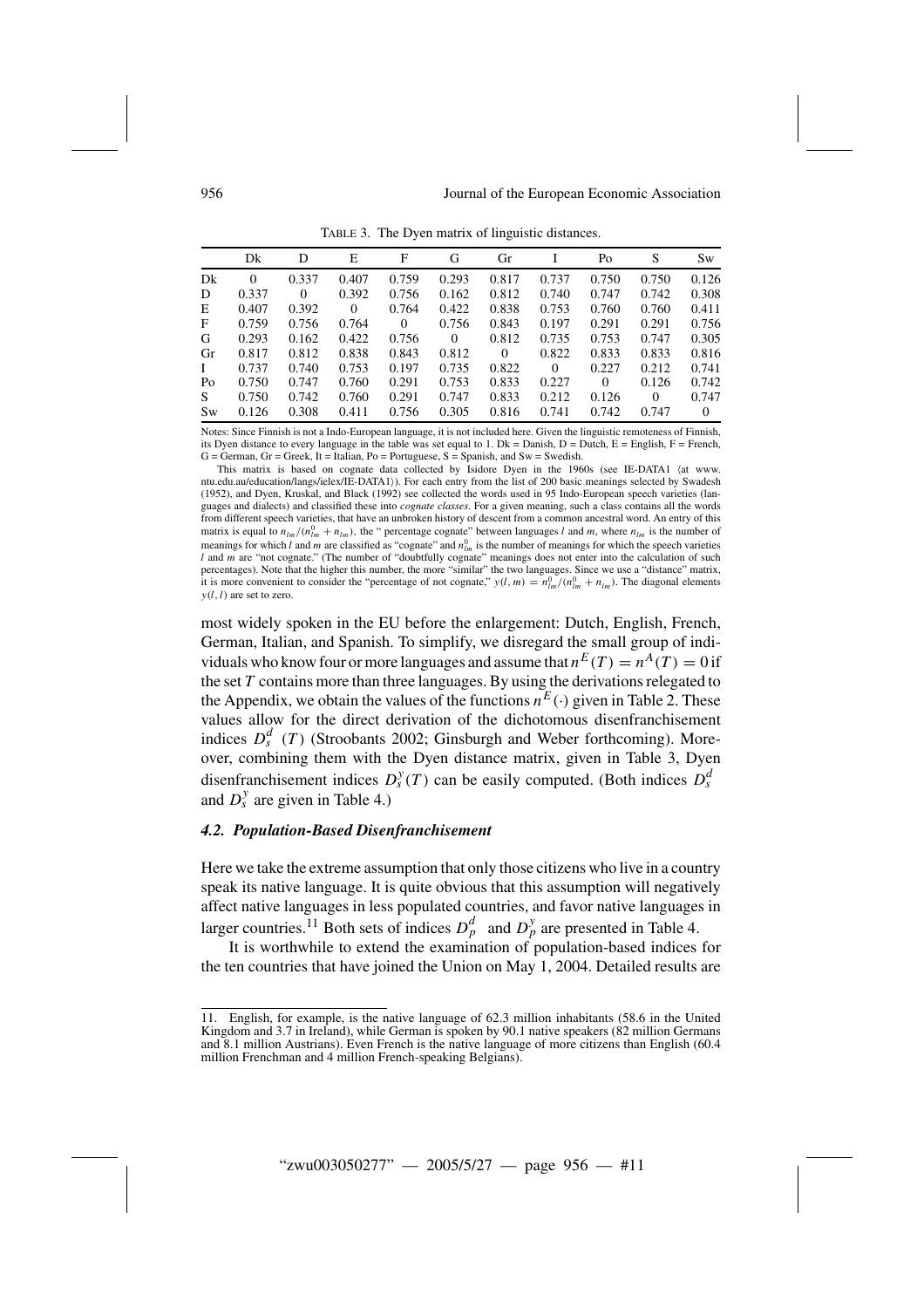"zwu003050277" — 2005/5/27 — page 957 — #12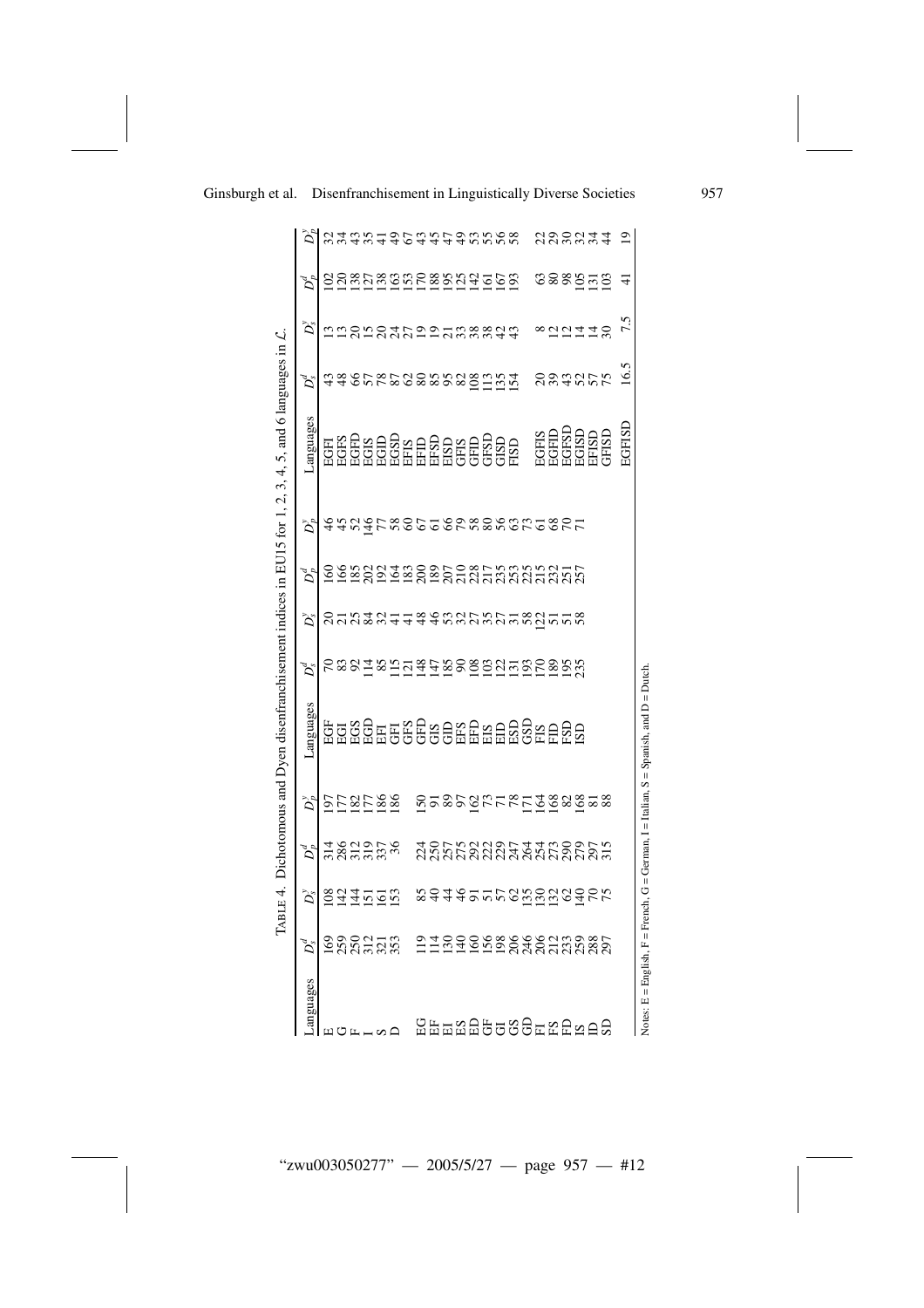| Languages | $D_p^d$ | $D_p^y$ | Languages  | $D_p^d$ | $D_p^y$ | Languages     | $D_p^d$ | $D_p^y$ |
|-----------|---------|---------|------------|---------|---------|---------------|---------|---------|
| E         | 377     | 245     | <b>EGF</b> | 223     | 94      | <b>EGFI</b>   | 165     | 79      |
| G         | 349     | 224     | EGI        | 229     | 92      | <b>EGFS</b>   | 183     | 81      |
| F         | 375     | 224     | EGS        | 248     | 100     | <b>EGFD</b>   | 201     | 90      |
| I         | 382     | 225     | <b>EGD</b> | 265     | 194     | <b>EGIS</b>   | 190     | 82      |
| S         | 400     | 235     | EFI        | 255     | 125     | EGID          | 201     | 89      |
| D         | 424     | 235     | <b>EFS</b> | 273     | 127     | EGSD          | 226     | 96      |
|           |         |         | <b>EFD</b> | 291     | 106     | <b>EFIS</b>   | 216     | 115     |
| EG        | 287     | 198     | <b>EIS</b> | 280     | 128     | <b>EFID</b>   | 233     | 91      |
| EF        | 313     | 140     | EID        | 297     | 104     | <b>EFSD</b>   | 251     | 93      |
| EI        | 319     | 138     | <b>ESD</b> | 316     | 112     | <b>EISD</b>   | 258     | 95      |
| ES        | 338     | 145     | GFI        | 227     | 106     | <b>GFIS</b>   | 188     | 96      |
| ED        | 355     | 210     | <b>GFS</b> | 245     | 108     | GFID          | 205     | 100     |
| GF        | 285     | 120     | <b>GFD</b> | 263     | 115     | GFSD          | 223     | 102     |
| GI        | 292     | 118     | GIS        | 252     | 109     | <b>GISD</b>   | 230     | 104     |
| GS        | 310     | 126     | GID        | 270     | 113     | <b>FISD</b>   | 256     | 106     |
| GD        | 327     | 218     | <b>GSD</b> | 288     | 121     |               |         |         |
| FI        | 317     | 212     | <b>FIS</b> | 278     | 109     | <b>EGFIS</b>  | 126     | 70      |
| FS        | 336     | 217     | <b>FID</b> | 295     | 116     | <b>EGFID</b>  | 143     | 76      |
| FD        | 353     | 131     | <b>FSD</b> | 314     | 118     | <b>EGFSD</b>  | 161     | 78      |
| IS        | 342     | 216     | <b>ISD</b> | 320     | 119     | <b>EGISD</b>  | 168     | 79      |
| ID        | 360     | 129     |            |         |         | <b>EFISD</b>  | 194     | 82      |
| SD        | 378     | 136     |            |         |         | GFISD         | 166     | 91      |
|           |         |         |            |         |         |               |         |         |
|           |         |         |            |         |         | <b>EGFISD</b> | 104     | 66      |

Table 5. Dichotomous and Dyen population-based disenfranchisement indices in EU 25, for 1, 2, 3, 4, 5, and 6 languages in L.

Notes:  $E =$  English,  $F =$  French,  $G =$  German,  $I =$  Italian,  $S =$  Spanish, and  $D =$  Dutch.

provided in Table 5. German comes out as optimal choice if only one language is retained, but English and Italian are very close competitors. For three languages, the choice English–French–German is again optimal (or second-best), though the triples English–German–Italian or French–German–Italian are close substitutes.

# **5. Optimal Choices of Official Languages: Empirical Analysis and Discussion**

Since for given number of official languages *k*, given value of society's sensitivity to disenfranchisement *α*, and its degree of the language interpreting regime *β*, the solutions of the minimization problem (1) depend on disenfranchisement indices only, we can derive optimal sets  $T_k^{\Gamma}$  in Table 6 by using the data from Table 4. It turns out that survey-based dichotomous and Dyen first-best choices coincide. English is obvious if society restricts its choice to a single official language. If two languages are chosen, then the second language should be reasonably distant from the first and known by a reasonably large number of nonnatives. Therefore English–French is also an obvious choice, though Italian and Spanish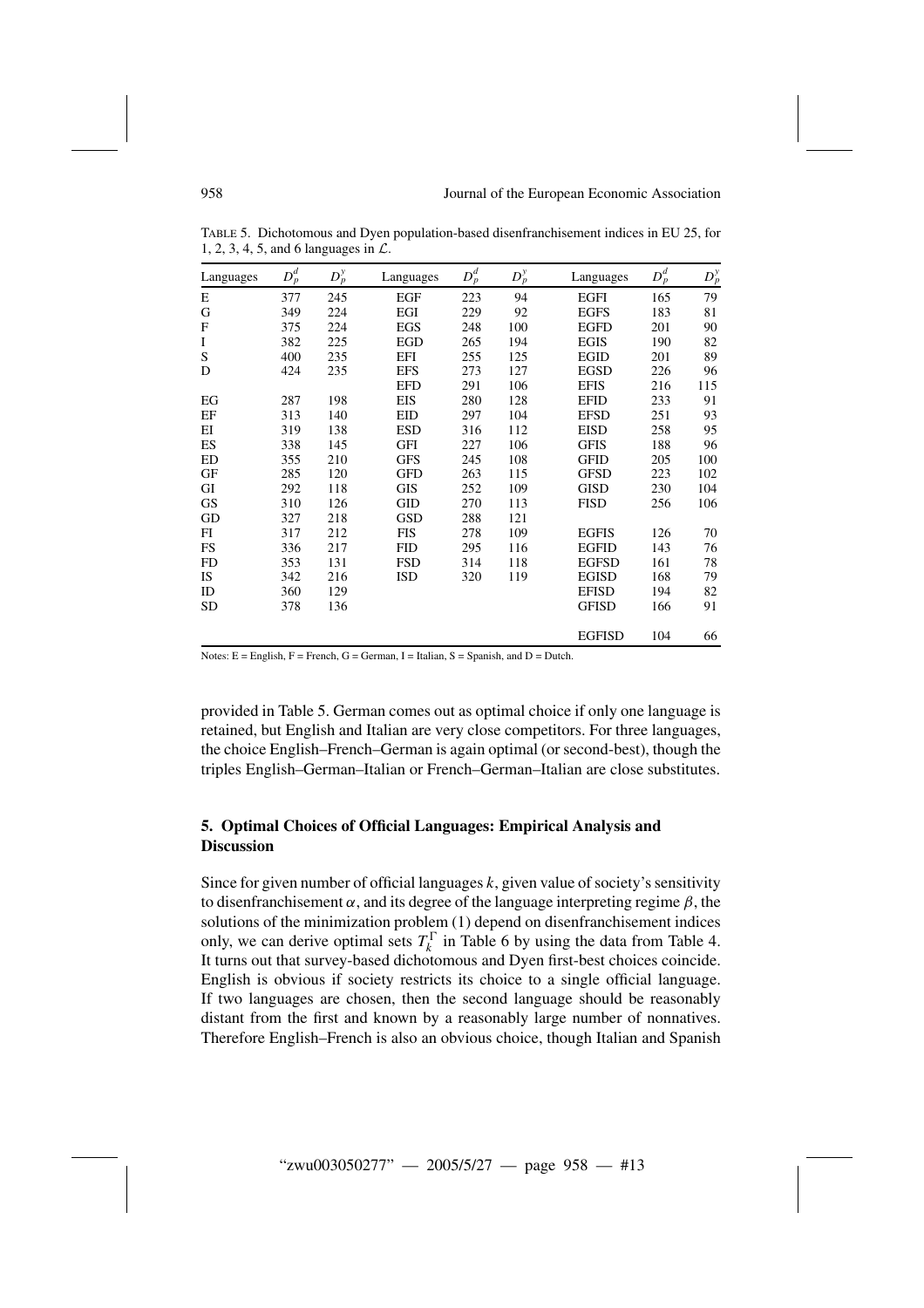Ginsburgh et al. Disenfranchisement in Linguistically Diverse Societies 959

|                              | Number of languages |           |                   |                    |                          |                     |  |
|------------------------------|---------------------|-----------|-------------------|--------------------|--------------------------|---------------------|--|
|                              | One                 | Two       | Three             | Four               | Five                     | Six                 |  |
| First best choices           |                     |           |                   |                    |                          |                     |  |
| Dichotomous survey-based     | Е<br>169            | ΕF<br>114 | <b>EFG</b><br>70  | <b>EFGI</b><br>43  | <b>EFGIS</b><br>20       | <b>EFGISD</b><br>16 |  |
| Dyen survey-based            | Е<br>108            | ΕF<br>40  | EFG<br>20         | $EFGI^*$<br>13     | <b>EFGIS</b><br>8        | <b>EFGISD</b><br>7  |  |
| Dichotomous population-based | G<br>286            | GF<br>222 | <b>EFG</b><br>160 | <b>EFGI</b><br>102 | <b>EFGIS</b><br>63       | <b>EFGISD</b><br>41 |  |
| Dyen population-based        | Ī<br>177            | GI<br>71  | EGI<br>45         | <b>EFGI</b><br>32  | <b>EFGIS</b><br>22       | <b>EFGISD</b><br>19 |  |
| Second best choices          |                     |           |                   |                    |                          |                     |  |
| Dichotomous survey-based     | F<br>250            | EG<br>119 | EGI<br>83         | <b>EGFS</b><br>48  | <b>EGFID</b><br>39       |                     |  |
| Dyen survey-based            | G<br>142            | ΕI<br>41  | EGI<br>21         | <b>EGIS</b><br>15  | EGFID <sup>†</sup><br>13 |                     |  |
| Dichotomous population-based | F<br>312            | EG<br>224 | FGI<br>164        | <b>EGFS</b><br>120 | <b>EGFID</b><br>80       |                     |  |
| Dyen population-based        | G<br>182            | FG<br>73  | <b>EFG</b><br>46  | <b>EFGS</b><br>34  | <b>EFGID</b><br>29       |                     |  |

Table 6. Optimal languages sets in EU15.

Notes: <sup>∗</sup>Ties with EFGS. †Ties with EGSFD.

come close to French. The successive optimal choices (if society opts to go to three, four, five, and six languages) oscillate between a Germanic and a Latin language. For three, German is added, then Italian (or Spanish, which ties with Italian), then Spanish (or Italian), not because of their linguistic proximity, but because they are spoken by more citizens than Dutch, and finally, Dutch. It is also interesting to examine second-best choice sets, i.e., those with the second-lowest values of the indices. Under dichotomous disenfranchisement, the pairs English– French and English–German are very close. The Dyen index makes the choices English–French, English–Italian, and English–Spanish almost identical; and so are the triples English–French–German, English–Italian–German and English– Spanish–German.

As expected, population-based optimal sets are different. Indeed, English loses its lead, since German and French are spoken by more natives than English, and Italian and Spanish are linguistically closer than English and German.<sup>12</sup> However, if the Union settles for three working languages, English, French, and German are the first-best choices according to three criteria, and is second-best according to the Dyen population-based criterion. Note, however, that French

<sup>12.</sup> The Dyen distance between Italian and Spanish is 0.212, while it is 0.422 between English and German. See Table 3.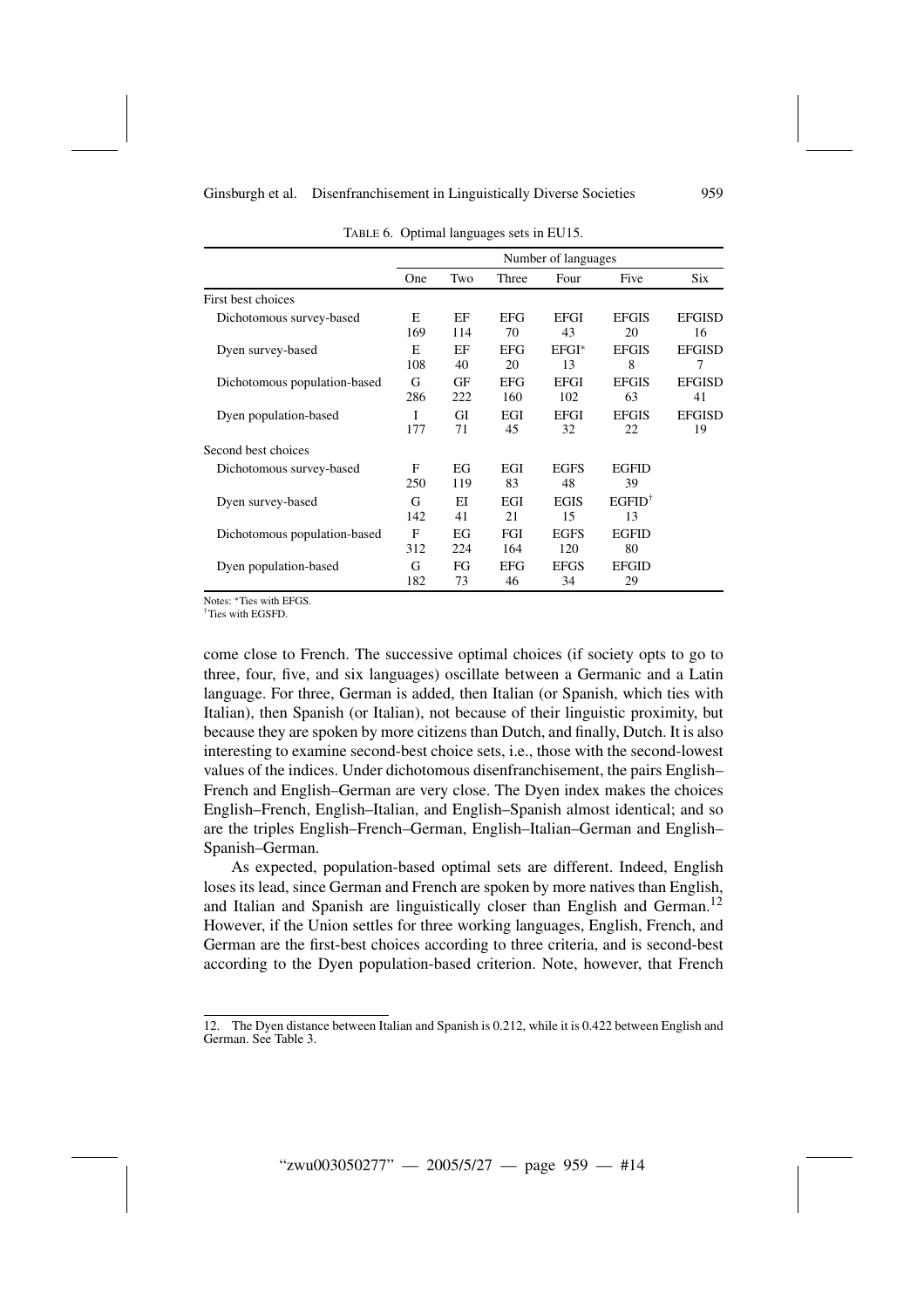

Figure 1. Survey-based dichotomous optimal sets: E.U. 15.

could be replaced by Italian or Spanish without substantially altering the level of disenfranchisement.<sup>13</sup>

English–French–German is the group of languages that the European Commission uses currently (though German is used to a lesser extent), and these will probably be the pivotal languages, to which and from which other languages will be translated. Our results show that this is indeed the optimal choice. Since Spanish is widely spoken in some regions outside of the EU, it could, for that reason, serve as a serious alternative to French, even though French is optimal within the European Union.<sup>14</sup> This shows that when distances between languages are accounted for, the balance shifts towards Latin languages, providing a strong argument against English as a unique lingua franca.

Figures 1–6 illustrate the sets of optimal languages  $T^d$  ( $\alpha$ ,  $\beta$ ) and  $T^y(\alpha, \beta)$ , respectively, for all values of *α* and *β*. The darkest area in the left of each figure represents the pairs *(α, β)*, for which only one language (English) is chosen as

<sup>13.</sup> The results would remain almost the same if we consider the EU after the enlargement. The only difference is that instead of Italian and German being first and second best single choices according to the Dyen-population index before the enlargement, German and French lead the way.

<sup>14.</sup> French is used worldwide by 169 million people, Italian, by 70 million, and Spanish by 450 million. For Spanish see Dalby (2002, p. 31). For French, which is also the lingua franca in most West African countries, see http://www.france.diplomatie.fr/francophonie/francais/ carte.html, the web site of the French diplomatic service. Dalby's estimate (p. 31) is somewhat lower (130 million people "use French"). For Italian, the number comes from  $\hbar v / \hbar w w$ . ethnologue.com/show language.asp?code=ITN (or DUT).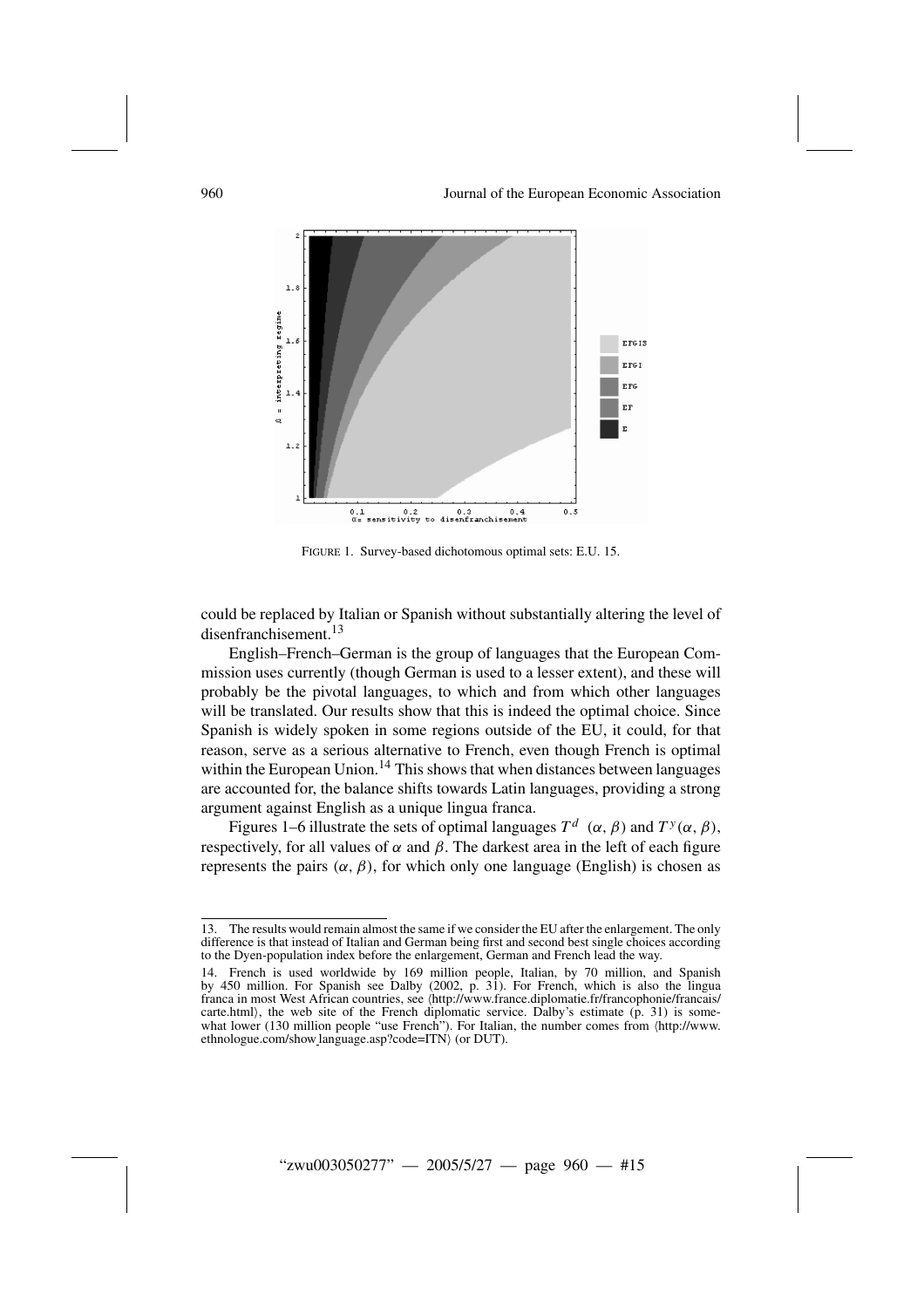

Figure 2. Survey-based Dyen optimal sets: E.U. 15.

the official language. The next areas to the right represent the sets of *(α, β)* values for which two, three, four, or five languages are optimal according to the criterion considered. Finally, in the white area, all six languages are needed. As the figures show, sensitivity to disenfranchisement (*α*) has to be very low in order



Figure 3. Population-based dichotomous optimal sets: E.U. 15.

"zwu003050277" — 2005/5/27 — page 961 — #16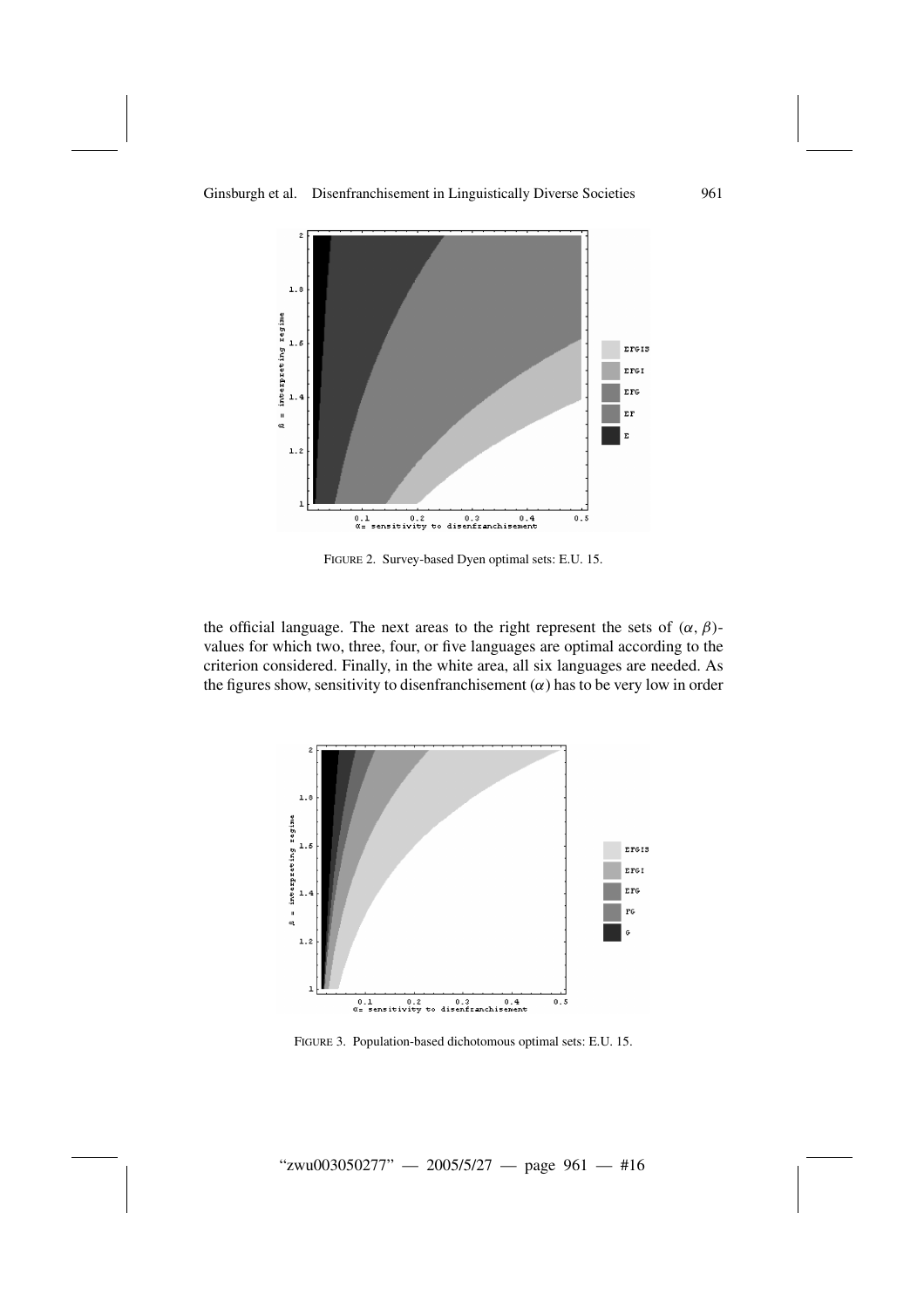962 Journal of the European Economic Association



Figure 4. Population-based Dyen optimal sets: E.U. 15.

to sustain a unique official language for all types of interpreting regimes (*β*). In general, the set of optimal languages expands under higher values of sensitivity to disenfranchisement and shrinks under a higher degree of comprehensiveness of the language regime.



Figure 5. Population-based dichotomous optimal sets: E.U. 25.

"zwu003050277" — 2005/5/27 — page 962 — #17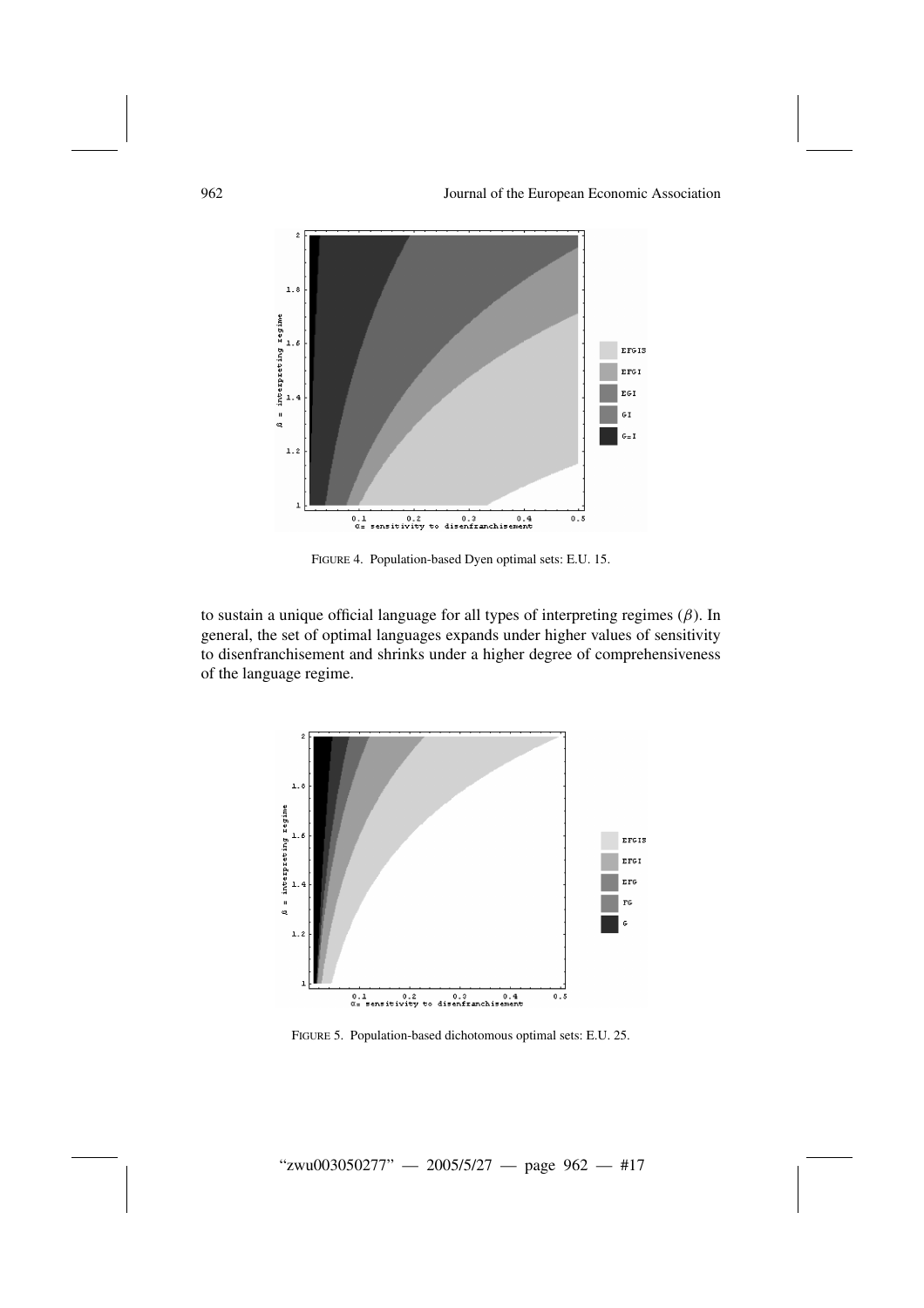

Figure 6. Population-based Dyen optimal sets: E.U. 25.

## **6. Conclusions**

Our results show that it could be unwise to select English only as the working language, not only because it is not always optimal, but also because it is optimal only for very small values of the coefficient that represents sensitivity to disenfranchisement. What is remarkable, however, is that whatever index is chosen, the best choice of three languages is English, French, and German, though Italian could be a very reasonable substitute to French. This is so for the EU before and after the 2004 enlargement. Spanish is obviously not a good choice within the EU if no account is taken of Mexico and Latin America, and the growing importance of Spanish in the South and Western United States. It may therefore be reasonable for the EU to adopt four working languages, three of which (English, French, and German) for general use, while Spanish is added for its importance in the rest of the world.

## **Appendix**

The following useful result allows us to derive the values  $n^{E}(T)$  from those of  $n^A(T)$ .

PROPOSITION 3. *For every*  $T \subset \mathcal{L}$  *we have* 

$$
n^{E}(T) = n^{A}(T) - \sum_{k=1}^{L-|T|} \sum_{S \in \mathcal{L}_{|T|+k}^{T}} (-1)^{k} n^{A}(S)
$$
 (A.1)

"zwu003050277" — 2005/5/27 — page 963 — #18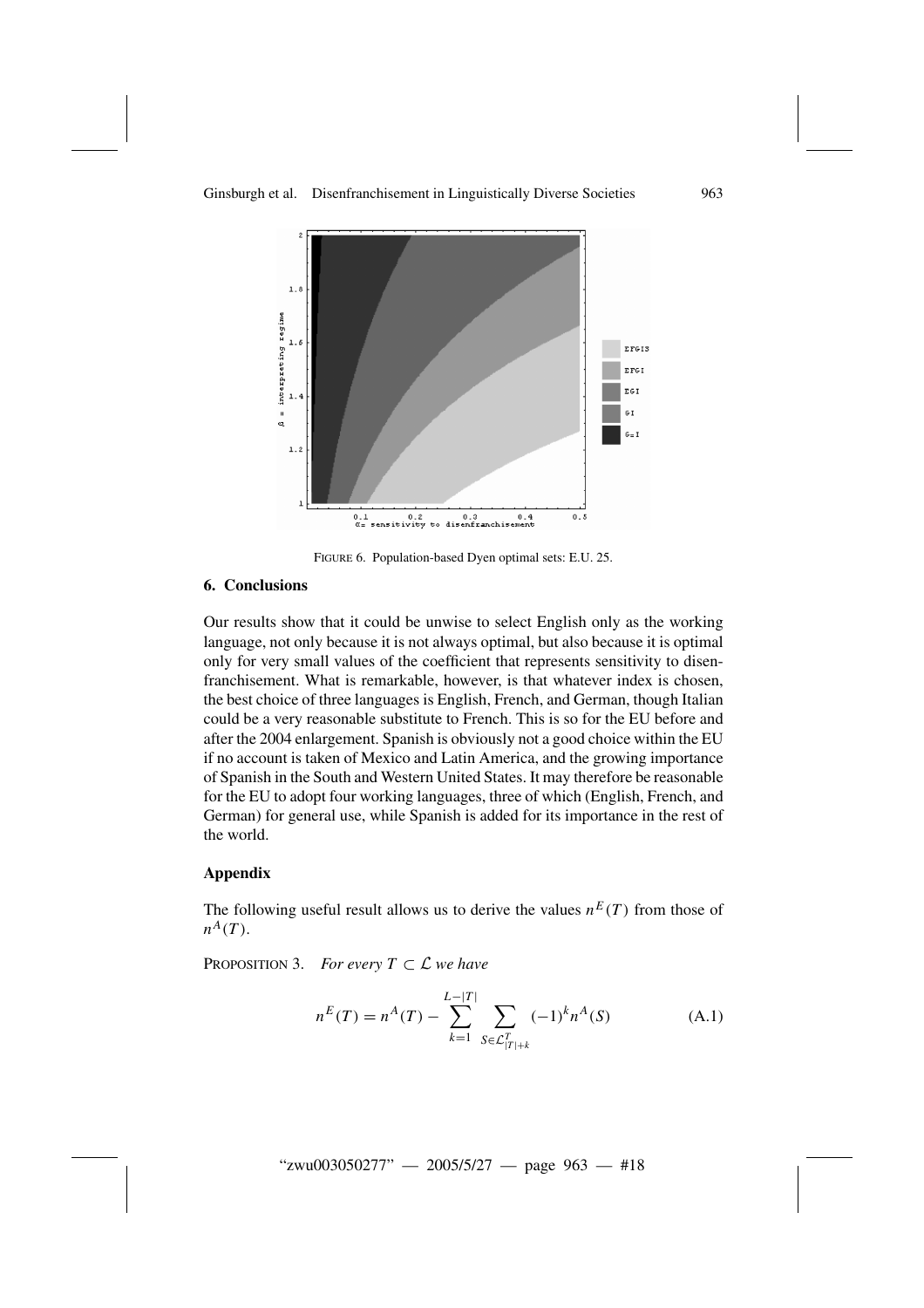*where for every integer*  $k$ ,  $|T| \leq k \leq L$ ,  $\mathcal{L}_k^T$  *denotes the set of all subsets of*  $\mathcal{L}$ *that consist of k elements and contain the set T .*

*Proof.* Let individual *i* be such that there is a set  $S \in \mathcal{L}^T_{|T|+k}$  such that  $S \subset P(i)$ . If  $k = 0$  then *i* is included once on both sides of equation  $(A.1)$ . If  $k > 0$ , then *i* does not appear on the left side of  $(A.1)$ , but is included  $(1 - {k \choose 1} + {k \choose 2} - \cdots + (-1)^k {k \choose k}$ times<sup>15</sup> which completes the proof of the proposition.

Since we ignore those individuals who speak at least four languages, equation (A.1) implies that for every *i*,  $j, k \in \mathcal{L}$ 

$$
n^{E}(\{i\}) = n^{A}(\{i\}) - \sum_{T \in \mathcal{L}_{2}^{\{i\}}} n^{A}(T) + \sum_{T \in \mathcal{L}_{3}^{\{i\}}} n^{A}(T),
$$

$$
n^{E}(\{i, j\}) = n^{A}(\{i, j\}) - \sum_{T \in \mathcal{L}_{3}^{\{i, j\}}} n^{A}(T),
$$

$$
n^{E}(\{i, j, k\}) = n^{A}(\{i, j, k\}).
$$

The values  $n^E$  are presented in Table 2.

#### **References**

- Bretton, Henry (1976). "Political Science, Language, and Politics." In *Language and Politics*, edited by William M. O'Barr and Jean F. O'Barr. Mouton, The Hague.
- Cole, John and Francis Cole (1997). *A Geography of the European Union*, 2nd ed. Routledge, London.
- Council of the European Union (2002). "Use of Languages in the Council in the Context of an Enlarged Union." Report of the Presidency, document 15334/1/02 December 6, 2002.
- Crystal, David (1997). *English as a Global Language*. Cambridge University Press.

Dalby, Andrew (2002). *Languages in Danger*. The Penguin Press.

De Swaan, Abram (1993). "The Evolving European Language System: A Theory of Communication Potential and Language Competition." *International Political Science Review*, 14(3), 241–255.

De Swaan, Abram (2001). *Words of the World*. Polity Press, Cambridge, UK.

- Dyen, Isidore, Joseph B. Kruskal, and Paul Black (1992). "An Indo-European Classification: A Lexicostatistical Experiment." *Transactions of the American Philosophical Society*, vol. 82, no. 5. American Philosophical Society, Philadelphia.
- European Union (2001). "Preparing for the Parliament of the Enlarged European Union." Report of the Secretary General, document PE 305.269/BUR/fin, adopted by the Bureau on September 3, 2001.
- Fettes, Mark (1991). "Europe's Babylon: Towards a Single European Language." *History of European Ideas*, 13, 201–202.
- Ginsburgh, Victor and Shlomo Weber (forthcoming). "Language Disenfranchisement in the European Union." *Journal of Common Market Studies*.

<sup>15.</sup> Given a set of cardinality *n*,  $\binom{n}{m}$  denotes the number of its *m*-element subsets, where  $m \le n$ .